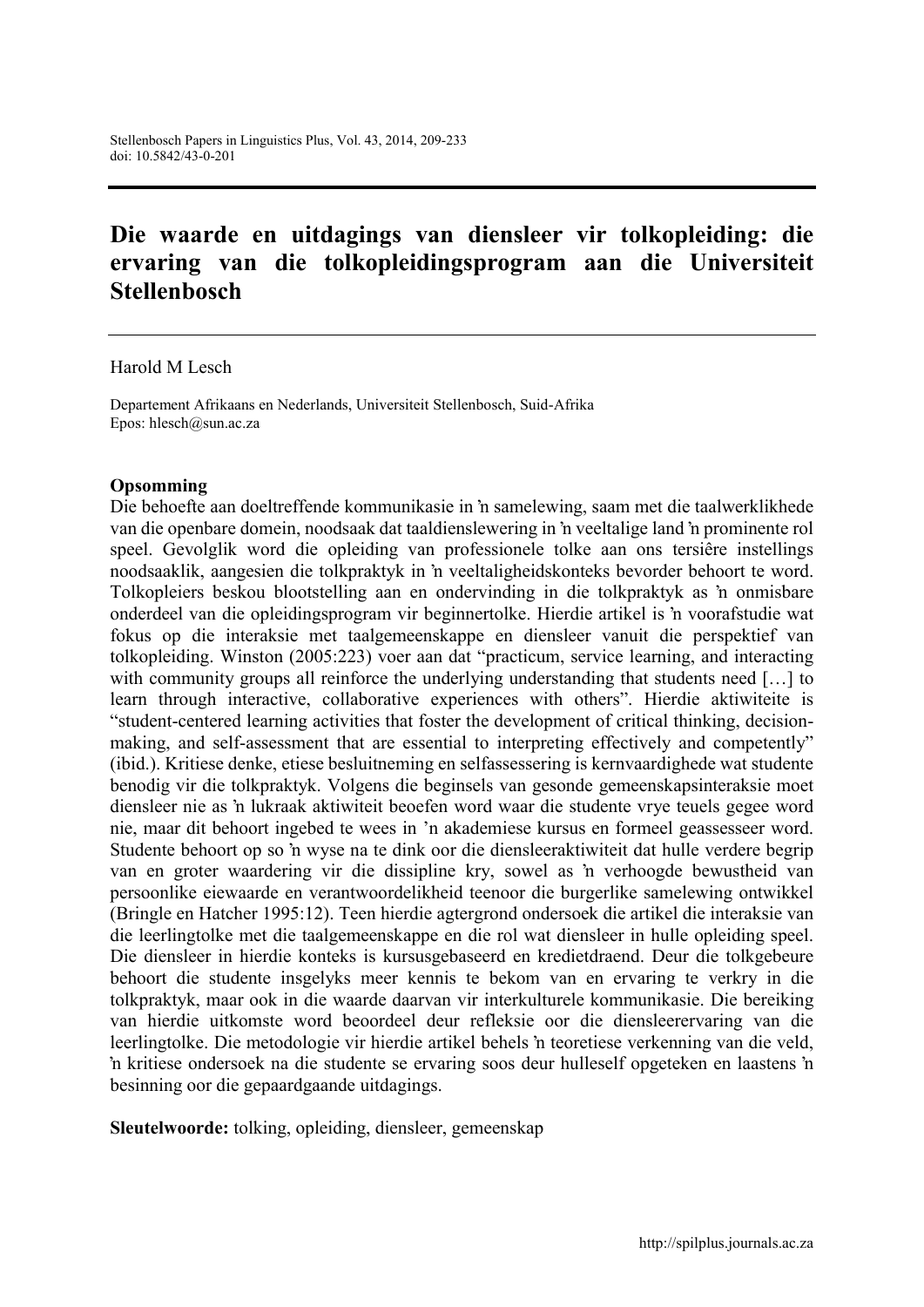### The value and challenges of service learning for interpreter training: the experience of the interpreting training programme at Stellenbosch University

### Extended abstract

The quest for effective communication in society and the language realities of the public arena, necessitate that language service delivery in a multilingual country should play a prominent role. Consequently, the training of interpreting professionals becomes indispensable in our tertiary institutions, as interpreting practice in a multilingual context needs to be encouraged. Trainers of interpreters perceive exposure to and experience in the interpreting practice as an essential part of the training programme of these novice interpreters.

This article is a preliminary study that reflects on the role of interaction with the community and service learning in interpreter training. According to Winston (2005:223) "practicum, service learning, and interacting with community groups all reinforce the underlying understanding that students need […] to learn through interactive, collaborative experiences with others". These activities are "student-centered learning activities that foster the development of critical thinking, decision-making, and self-assessment that are essential to interpreting effectively and competently" (ibid.). Critical thinking, ethical decision making, and self-assessment are core skills for students in interpreting. According to community interaction principles, service learning should not be seen as a random activity where students have carte blanche, but it should be embedded in an academic course and formally assessed. Students should reflect on the service learning activity in such a way that they gain further understanding and broader appreciation of the discipline, and a sense of personal value and civic responsibility (Bringle and Hatcher 1995:12).

Against this backdrop, this article investigates the interaction of the trainee interpreters with the language community and the role of service learning in their training. Through the interpreting experience, students should not only be able to gain more knowledge of and appreciation for the discipline, but also the value thereof for intercultural communication. Whether these outcomes are achieved, is assessed by reflection on the service learning encounter of the trainees. The methodology of this study constitutes a theoretical investigation of the field, a critical examination of the students' experiences as documented by them, and lastly a reflection on the challenges involved.

It is envisaged that interaction with the community will contribute to an environment where student learning is enriched and research relevance is enhanced. It is argued that community interaction supports the institutional commitment to reciprocity, redress, development and transformation. This interaction can take on various shapes and forms within the context of higher education as highlighted in the article. These include, among others, community-based research, participatory action research, professional community service and service learning. In its fullest sense, community interaction is the combination and integration of teaching and learning (i.e. service learning). Different forms of community engaged learning can be identified. These forms may be placed on a continuum between two important distinctions, namely the primary beneficiaries of the service (i.e. the community or student) and the primary goal of the service (i.e. community service or learning).

Within the framework of Kolb's cycle (1984:41) for the learning experience, one is fully aware of the educational advantages service learning has for the trainee interpreter. The service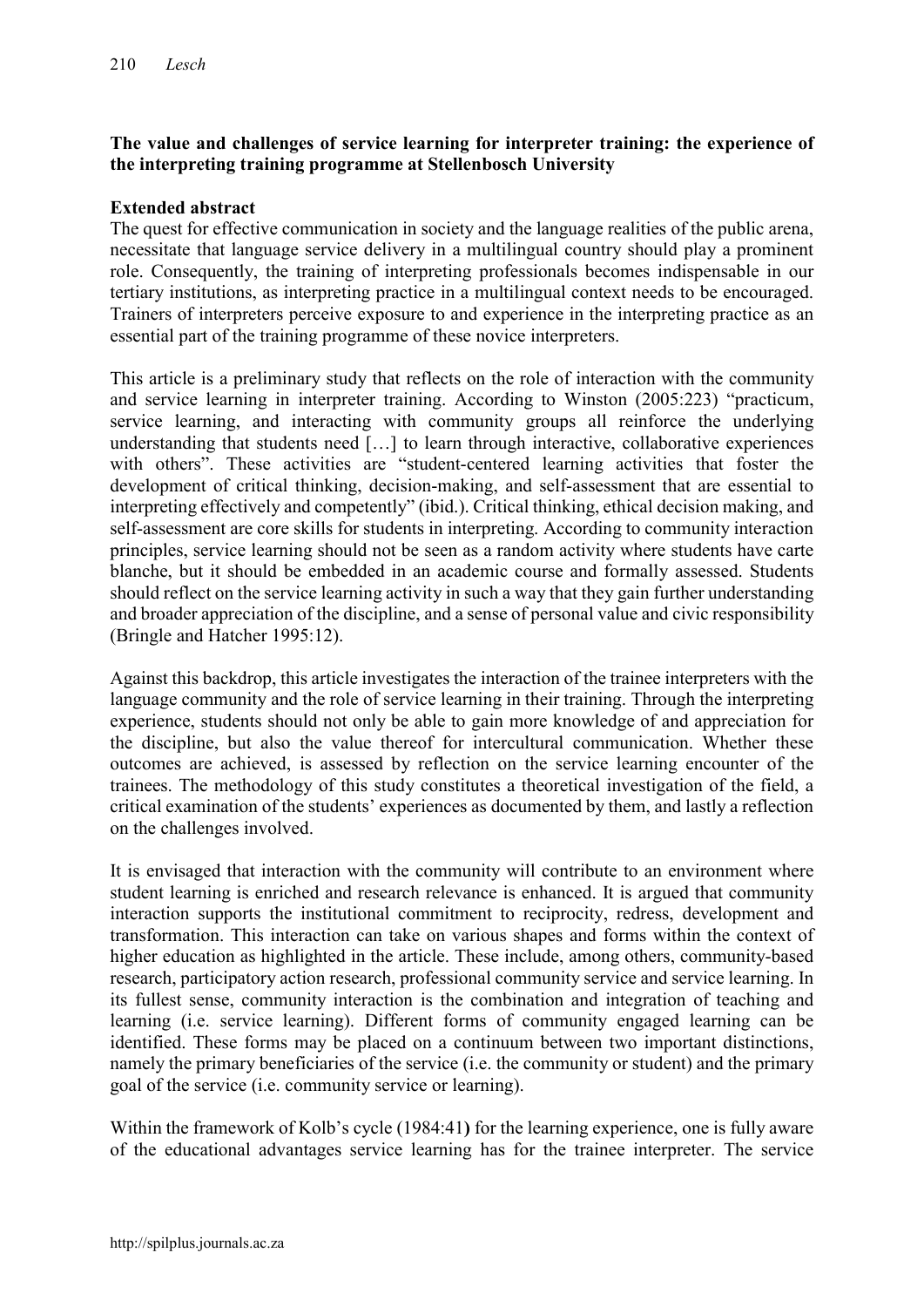learning component for the interpreting students entails that students should deliver an interpreting service to various linguistic communities. Within an up-and-coming multilingual country, one would assume that it would be rather easy to obtain the appropriate sites to deliver such a service, but this is easier said than done. In the Western Cape there is a great need for liaison interpreters in the healthcare setting (see Levin 2005; Schlemmer 2005; Lesch 2007:74). In accordance with the categories of service learning, as mentioned in the article, both the community (i.e. the healthcare community including the professional service provider and the patient) and the trainee interpreter would benefit from this relationship. However, there are various challenges; for instance, at one tertiary institution the healthcare management are in agreement regarding the importance of healthcare interpreting, but fall short of giving permission to accommodate the trainee interpreters at their institution. The main concerns are ethical issues, including the possibility of incorrect information being conveyed by the trainee and the confidentiality of patient information. One agrees that this is a valid concern, but in a survey conducted by Feinauer and Lesch (2009) at this very healthcare institution, it was established there was only one *untrained* interpreter for this major institution. The gap between theory and practice is evident – to argue in favour of political correctness, but to practice the opposite.

Kolb's concept of experiential learning (as in the case of the trainee interpreter) further explores the critical pattern of learning from *experience* through *reflection* to *conceptualisation* and *action*, returning to further experience. Concrete experience entails direct practical experience. Witter-Merithew and Johnson discovered that when students work together to reflect on their work, they "gain deeper levels of understanding" (2005:45). Reflective observation focuses on what the experience means to the individual and requires observation, examination, analysis and interpretation of a specific concrete experience. Abstract conceptualisation gives meaning to discoveries by relating them to other discoveries, other forms of knowledge; and active experimentation is taking further action and testing conceptualisations (and their implications) in different situations.

Research has shown that service learning is a powerful pedagogy and it involves expertise. For students to have the best possible gain from the exercise it should be structured to enhance student development. This cycle provides the student with the means to create a link between learning experiences, theoretical grounding of these experiences and the real world. Furthermore, it provides room for active experimentation that can transform conceptualisation, test abstraction in practice, and construct and modify the next concrete experience. According to Sax and Astin (1997), the outcomes of service learning are aimed at academic development, life skills, including racial tolerance and cultural understanding (especially in intercultural communication).

As language is often undervalued, it is important to opt for a community interaction activity involving language that demonstrates an impact on the community, but most importantly also adds value for interpreter training purposes. The students should build on their experience and, as a matter of importance, share it with their peers. The interpreting internship, in accordance with Bringle and Hatcher (1995), is credit bearing. Students are required to share their experience regarding problems, challenges, positive experiences, etc. with the group during the practical sessions. However, most importantly, it is expected of them to compile a detailed written report towards the end of the academic year.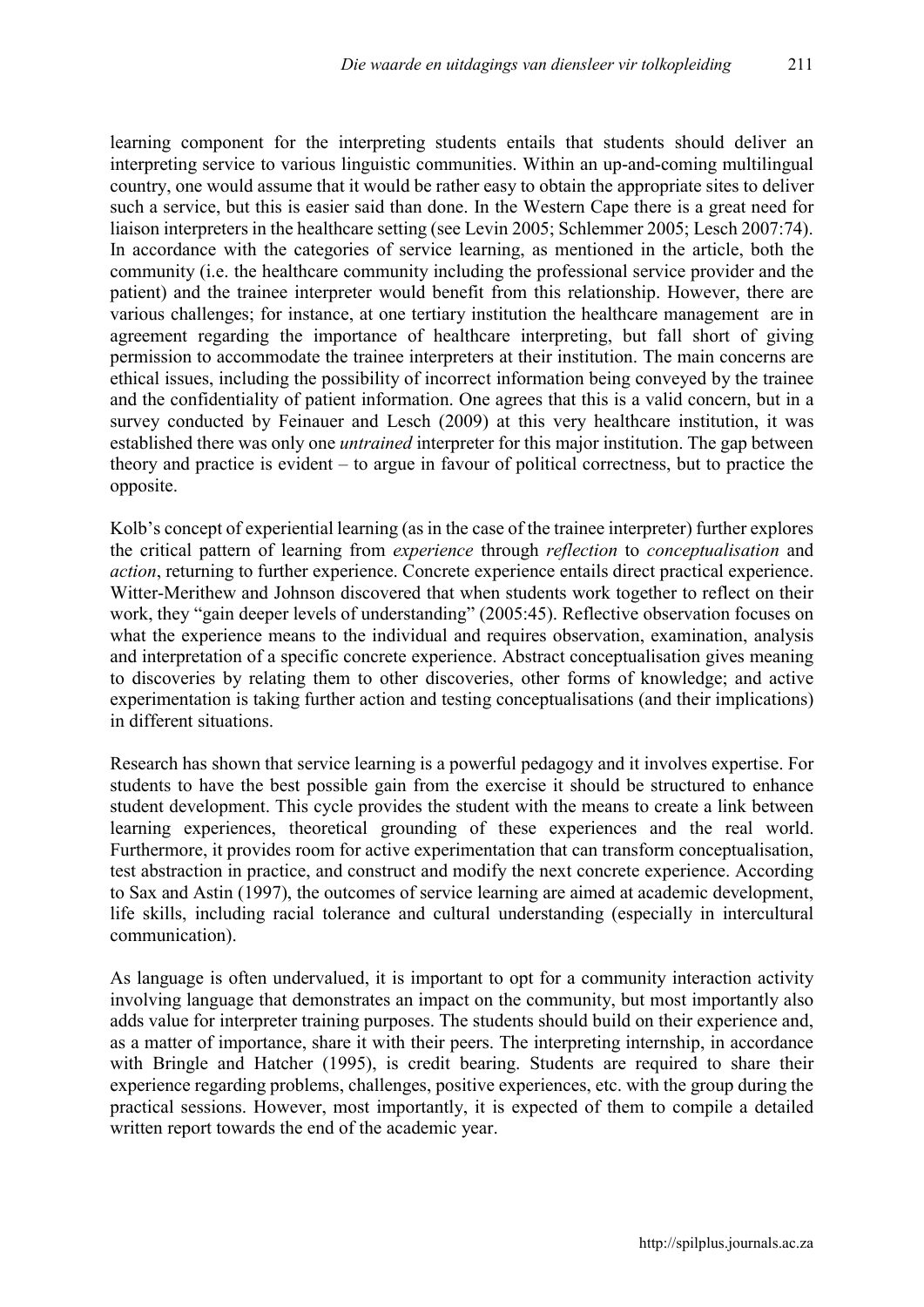Apart from the legislative and institutional framework such as policies, mission statements, etc., it is important, from within the interpreting programme itself, to believe in the value of the internships and to foster the partnerships with the community. It is a primary aim to establish collaborative working relationships with different communities where intercultural communication plays an important role. The importance of a language intermediary therefore becomes important within the extended communication process. These partnerships will provide the potential for a comprehensive framework and strategy for community engagement and service learning for interpreting. However, as mentioned in the article, various challenges remain.

Much of the learning for interpreters takes place in practice where they have hands-on experiences. For students this learning occurs during their practicum where they learn experientially while interpreting under the supervision of a mentor. Apart from existing challenges, lecturers should attempt to develop service learning partnerships and opportunities for students to experience their future career first-hand. This theory, and the four learning abilities of the cycle, directly relate to how interpreting students learn as they advance. It exposes the trainee to relevant skills regarding different models of interpreting, for example the "black box" or advocacy model. From the lecturers' point of view, this service learning cycle also provides the opportunity and impetus for relevant curriculum development.

Learning through experience is an important aspect of training for all interpreters. Service learning should therefore not be done haphazardly, but trainers and mentors should understand the learning cycle and how each step works to guide students or protégés through the learning process. In doing so, the trainee will be provided with "a rich learning experience and an avenue [...] to achieve life-long skills refinement" (Bentley-Sassaman 2009:67).

Keywords: interpreting, training, service learning, community

### 1. Inleiding

Die belangrikheid van doeltreffende mondelinge kommunikasie kom duidelik na vore wanneer 'n probleem ervaar word en die betrokke tolkdiens nie van die gewenste gehalte is nie of skielik onderbreek word. Dit is nóg belangriker in 'n interkulturele konteks wanneer kommunikasie die vorm aanneem van 'n uitgebreide kommunikasie-aktiwiteit, d.w.s. wanneer daar 'n taalbemiddelaar betrokke is. Dit is 'n gegewe dat taal en taalbeleid deurslaggewend was in die oorgang na 'n demokratiese Suid-Afrika. Deur die erkenning van elf amptelike tale, het die wetgewende raamwerk 'n veeltalige taalbeleid daargestel. Taalgebruikers is egter openlik skepties oor die taalbeleid en die moontlikheid om veeltaligheid werklik in die praktyk toe te pas. Benewens kwessies rakende ekonomiese haalbaarheid, is daar dikwels ook 'n gevoel dat die heersende taalbeleid bloot 'n poging is om polities korrek te wees. Volgens Lesch (2005:16- 17; 2004:258-262) vereis samelewingsvraagstukke en taalwerklikhede in die openbare sektor dat taaldiens 'n prominente rol in 'n veeltalige land speel. Uitgebreide kommunikasie met verwysing na die tolkpraktyk en die opleiding van kundiges op hierdie gebied, behoort in ons tersiêre instellings bevorder te word.

Blootstelling aan en ervaring in die beroep speel 'n belangrike rol in die opleiding van hierdie beginner-beroepslui. Hierdie artikel is 'n voorafstudie en besin oor die rol van interaksie met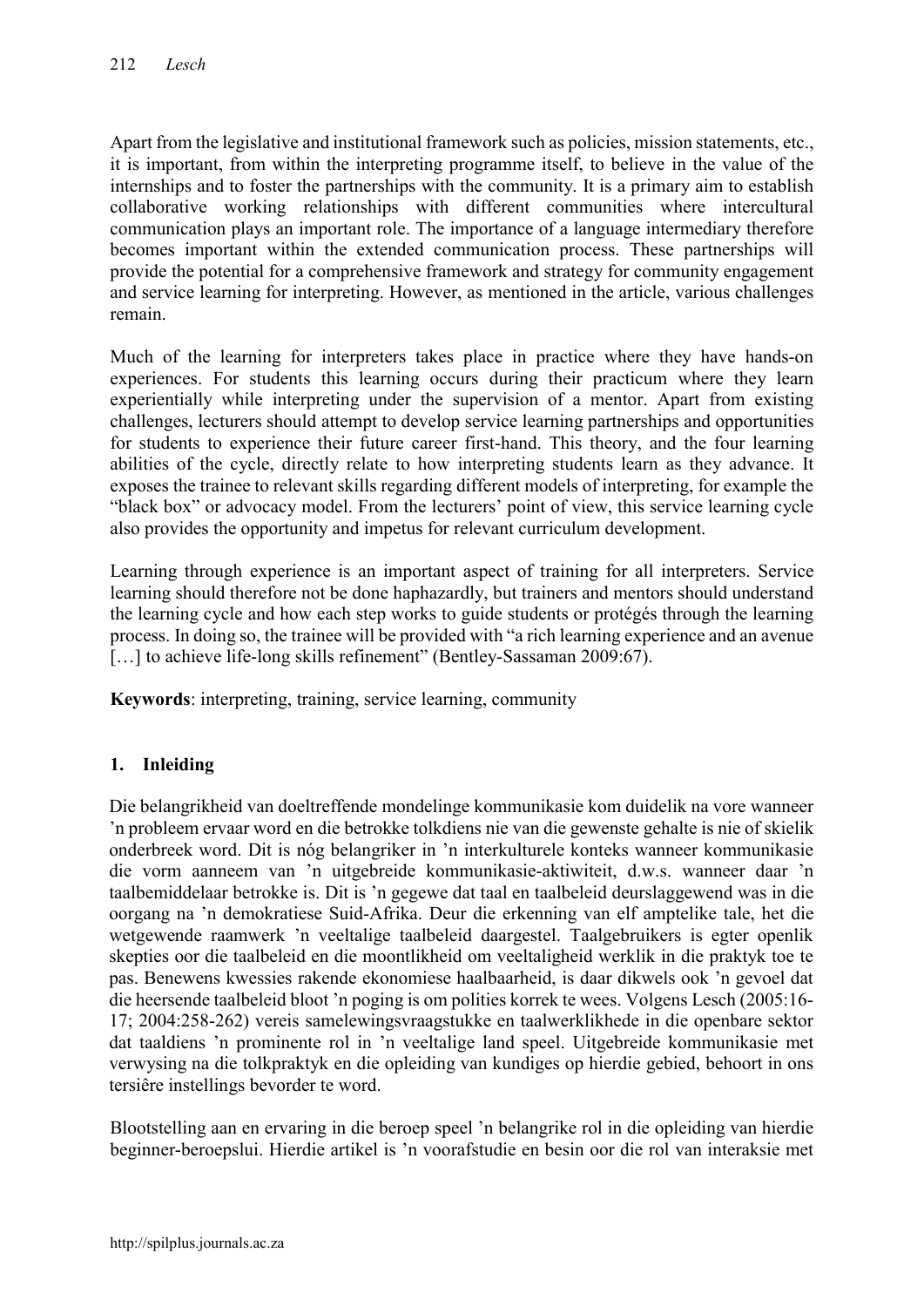die gemeenskap en die rol van diensleer vanuit die perspektief van tolkopleiding. Volgens Winston (2005) in Bentley-Sassaman (2009:66) help "practicum, service learning, and interacting with community groups all [to] reinforce the underlying understanding that students need […] to learn through interactive, collaborative experiences with others". Winston gaan voort deur te sê die voorgemelde aktiwiteite is "student-centered learning activities that foster the development of critical thinking, decision making, and self-assessment that are essential to interpreting effectively and competently" (ibid.). Ek is van mening dat kritiese denke, etiese besluitneming en selfbeoordeling noodsaaklike vaardighede is vir studente wat die tolkpraktyk betree. Volgens Bringle en Hatcher (1995:112) behels die beginsels van gesonde gemeenskapsinteraksie dat diensleer nie as 'n blindelingse aktiwiteit beskou kan word waar studente *carte blanche* het nie, maar dat dit in 'n akademiese kursus veranker behoort te wees en by te dra tot die akademiese krediete van so 'n kursus. Studente moet op so 'n wyse oor die diensaktiwiteit besin dat hulle 'n groter begrip van en hoër waardering vir die vakgebied verwerf, en 'n sin van persoonlike waarde en burgerlike verantwoordelikheid by hulle versterk word. Benewens die funksionele taalvaardighede wat die studente verwerf met hulle gemeenskapsinteraksie, is daar ook etiese kwessies soos vertroulikheid wat ter sprake kom.

Hierdie artikel het ten doel om 'n beskrywing van tolkopleiding te gee deur: (i) die belangrikheid van diensleer in die opleiding te ondersoek; (ii) vas te stel hoe diensleer deur middel van gemeenskapsinteraksie deur die leerlingtolke beleef word en (iii) die uitdagings uit te lig wat oorbrug behoort te word.

### 2. Tolkprogram van die Universiteit Stellenbosch

Die Departement Afrikaans en Nederlands aan die Universiteit Stellenbosch (US) bied die afgelope 30 jaar 'n nagraadse diploma in vertaling aan. Sedert 2005 is die bestaande program uitgebrei om ook voorsiening te maak vir die opleiding van tolke. Hierdie skuif is genoodsaak deur die taalwerklikheid in die Wes-Kaap, sowel as die toenemende behoefte aan tolke; dus het studente die opsie om te spesialiseer in vertaling of tolking, of om 'n kombinasie van vertaling en tolking te volg. Die program behels een jaar voltydse studie. Die tolkkursus is gerig op generiese tolkopleiding wat 'n *teoretiese* en 'n *praktiese* komponent insluit (met inbegrip van vaardigheidsontwikkeling, sowel as blootstelling van die leerlingtolk aan konsekutiewe en simultaantolking, insluitende fluistertolking). Die program maak voorsiening vir die volgende taalkombinasies: Afrikaans > Engels, Engels > Afrikaans, Engels > Xhosa, Xhosa > Engels, sowel as Nederlands, Frans, Duits of Mandaryns met Engels. Kundiges uit die betrokke taaldepartemente word betrek na gelang van die behoefte.

Tydens hulle opleiding word van die leerlingtolke verwag om tot 'n maksimum van 60 uur verpligte internskap te doen. Die pedagogiese rasionaal hiervan is voor die handliggend, naamlik die blootstelling van studente aan die tolkpraktyk binne 'n professionele konteks. By terugskouing op die leeraktiwiteit, word van studente verwag om na afloop van hulle internskappe 'n omvattende verslag te skryf. Die voordeel van die institusionele veeltaligheid en die wetgewende beleidsraamwerk wat in plek is, is dat die Departement daarin kon slaag om verskeie vennootskappe aan te gaan.

Die internskappe van die tolkstudente het in die onlangse verlede die volgende kontekste ingesluit: hospitale, spraakpatologie, studenteliggame op kampus, studentekoshuise, lesings, omliggende plase, ens. Hierdie internskappe strook met Boyer (1990) om 'n vakleerlingskap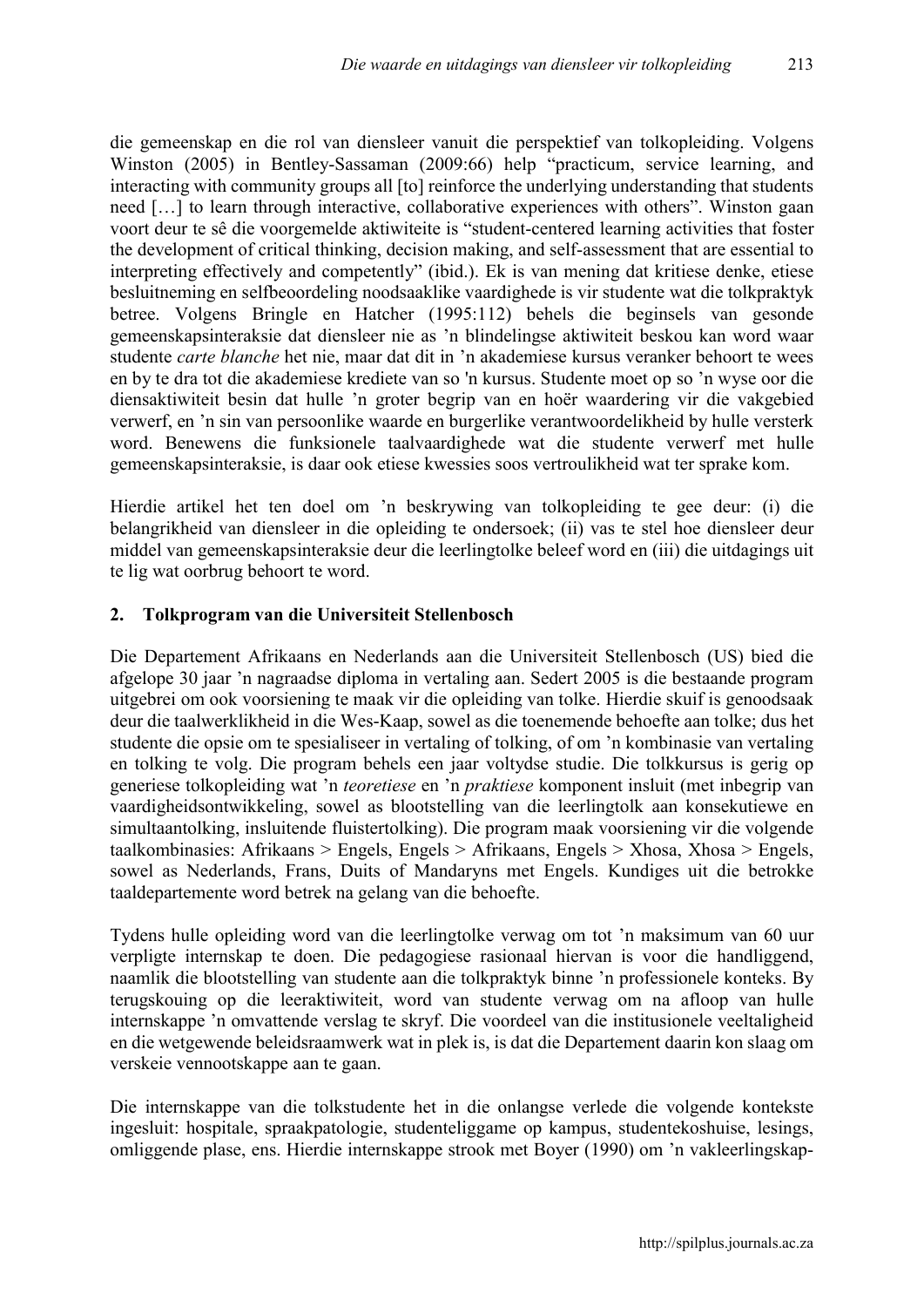model te aanvaar ten einde die student betrokke te kry in die gemeenskap. Volgens hierdie uitgebreide siening behels "vakleerlingskap" vier oorvleuelende funksies: ontdekking van vorme van kennis, integrasie (verbande tussen vakrigtings), wisselwerking tussen teorie en praktyk, en onderrig. Voor die studente uitgeplaas word, is dit die rol van die opleiers om geleenthede vir diensleer te identifiseer en verhoudings te ontwikkel. Om studente 'n voorsmakie te gee van hulle toekomstige beroep, behoort opleiers die vermoë te hê om, soos Sawyer (2006:118) dit stel, "bring the field into the classroom and the classroom out into the field, for example through a reflective practicum".

### 3. Gemeenskapsinteraksie

Die rasionaal agter die internskappe vir tolkstudente is nie bloot dat dit veranker is in die instelling se beleid t.o.v. gemeenskapsinteraksie – d.w.s. die verwagting van akademici om 'n betekenisvolle bydrae te lewer tot die breër gemeenskap – nie, maar ook dat hierdie internskappe akademiese en pedagogiese waarde het vir die leerlingtolk.

Die feit dat interaksie van die universiteit met die gemeenskap in die onlangse verlede sterker op die voorgrond getree het, het tot gevolg dat gemeenskapsinteraksie nou as een van die Fakulteit se kernfunksies beskou word. Die doel daarvan is om verhoudings met gemeenskappe te skep, daarop te bou en hulpbronne beskikbaar te stel waardeur altwee partye kennis aktief kan ontdek en wedersyds kan leer. 'n Mens moet egter let op die onderskeid wat getref word tussen die definisie van *gemeenskap* in *gemeenskapsinteraksie* en *gemeenskapstolking* onderskeidelik. Laasgenoemde is 'n tolkgenre wat dikwels sinoniem gebruik word met die meer neutrale term skakeltolking. 1

Die verwagting is dat interaksie met die gemeenskap sal bydra tot 'n omgewing waar die studente 'n verrykingservaring het en navorsing meer gefokus sal wees. Gemeenskapsinteraksie ondersteun die institusionele verbintenis tot wisselwerking, regstelling, ontwikkeling en transformasie. Binne die konteks van hoër onderwys kan hierdie interaksie verskillende vorme aanneem. Dit sluit onder andere in gemeenskapsgebaseerde navorsing, deelnemendeaksienavorsing, professionele gemeenskapsdiens en leer, d.i. ervaringsleer d.m.v diensleer. Volgens Hoover en Whitehead (1975:25) word ervaringsleer gedefinieer as "when a personally responsible participant cognitively, affectively, and behaviourally processes knowledge, skills, and/or attitudes in a learning situation characterized by a high level of active involvement". Diensleer, daarenteen vind plaas wanneer daar 'n balans is tussen leerdoelwitte en die uitkomste daarvan. Volgens Furco (1996:5) is "the intention to equally benefit the provider and the recipient of the service as well as to ensure equal focus on both the service being provided and the learning that is occurring".

In die volle omvang daarvan is gemeenskapsinteraksie die kombinasie en integrasie van onderrig en leer. Verskillende vorme van leer waarby die gemeenskap betrokke is, kan geïdentifiseer word. *Die primêre begunstigdes en die betrokke primêre doelwitte kan op 'n kontinuum geplaas word met die gemeenskap (begunstigde) en diens (doelwit) as die een uiterste en die student (begunstigde) en leer (doelwit) as die ander* (Higher Education Quality Committee (HEQC) 2006b:14). Die onderstaande figuur identifiseer die verskeie vorme van

 <sup>1</sup> Skakeltolking staan binne die Engelse literatuur bekend as *liaison interpreting* en verwys na situasies waar tweerigtingtolking vereis word tydens 'n gesprek tussen twee of meer partye wat nie mekaar se taal verstaan nie en vir wie dit onmoontlik is om te kommunikeer sonder die hulp van 'n tolk.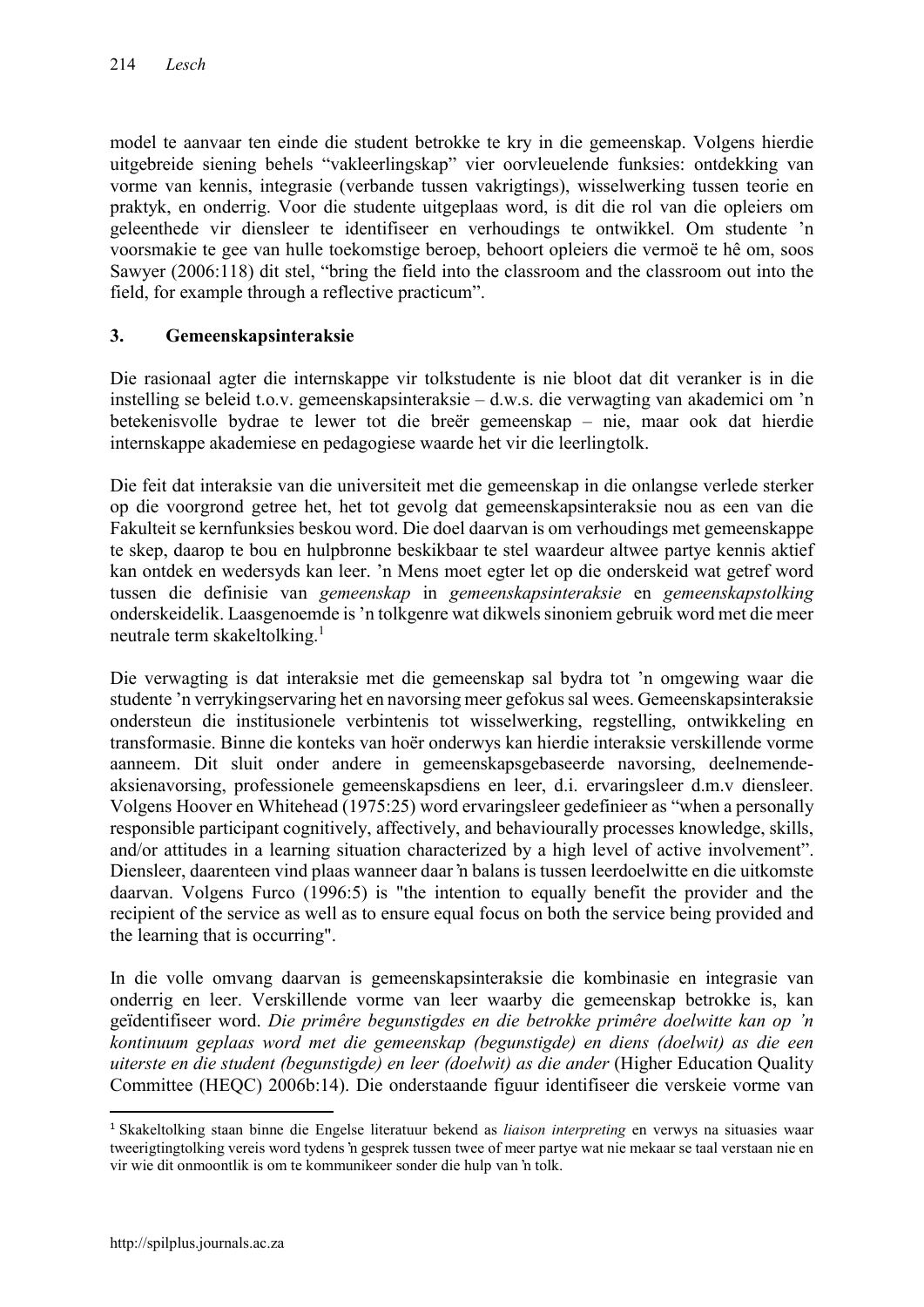gemeenskapsbetrokkenheid van studente en plaas dit op die kontinuum, soos hierbo verduidelik.



Figuur 1: Verskillende tipes leer deur interaksie met die gemeenskap (aangepas Furco (1996:4))

Die kategorieë van gemeenskapsbetrokkenheid is nie noodwendig geïsoleerd of sluit mekaar noodwendig uit nie. Elk kan soos volg verduidelik word: *Vrywillige dienslewering* is die een uiterste waar studente betrokke raak by aktiwiteite waar die gemeenskap die primêre begunstigde is en die primêre doel dienslewering. Volgens HEQC (2006b:14) is vrywilligerprogramme hoofsaaklik altruïsties van aard. Hoewel studente uit hierdie programme kan leer, hou dit oor die algemeen nie met die student se studieterrein verband of is daarmee geïntegreerd nie. Daarom is vrywilligerprogramme wesenlik buitekurrikulêre aktiwiteite wat buite onderrigtyd of tydens vakansies plaasvind. Die norm wat geld, is dat studente geen akademiese krediet vir deelname aan sodanige aktiwiteite kry nie.

*Gemeenskapsuitreik* behels ook studentebetrokkenheid by aktiwiteite waar die betrokke *gemeenskap* die primêre begunstigde is en dienslewering die primêre doelwit. Hierdie tipe programme is egter meer gestruktureerd en groter toegewydheid word van die studente verlang tydens die interaksie.

Die ander uiterste op hierdie kontinuum is *internskappe*. Laasgenoemde betrek studente by aktiwiteite waar die *student* die primêre begunstigde is en studenteleer die primêre doelwit. Volgens die Hoëronderwyskwaliteitskomitee (HOKK) is die doel van internskappe praktiese ervaring vir studente waardeur begrip van hulle studiegebied (tolking in hierdie geval) bevorder word, hulle leeruitkomste verwesenlik word en hulle beroepservaring opdoen (HEQC 2006b:15). Internskappe behoort ten volle in die student se kurrikulum geïntegreerd te wees.

In die geval van *koöperatiewe onderrigprogramme* is die *student* en studente*leer* die primêre doelwit. Koöperatiewe onderrig voorsien die student van kokurrikulêre geleenthede wat verband hou met die kurrikulum, hoewel dit nie altyd ten volle daarin geïntegreerd is nie. Die primêre doel daarvan is om studente se begrip van hulle studiegebied te bevorder.

*Diensleer*modules of -kursusse betrek studente by aktiwiteite waar die *gemeenskap* sowel as die *student* primêre begunstigdes is, terwyl diens aan die gemeenskap, sowel as studenteleer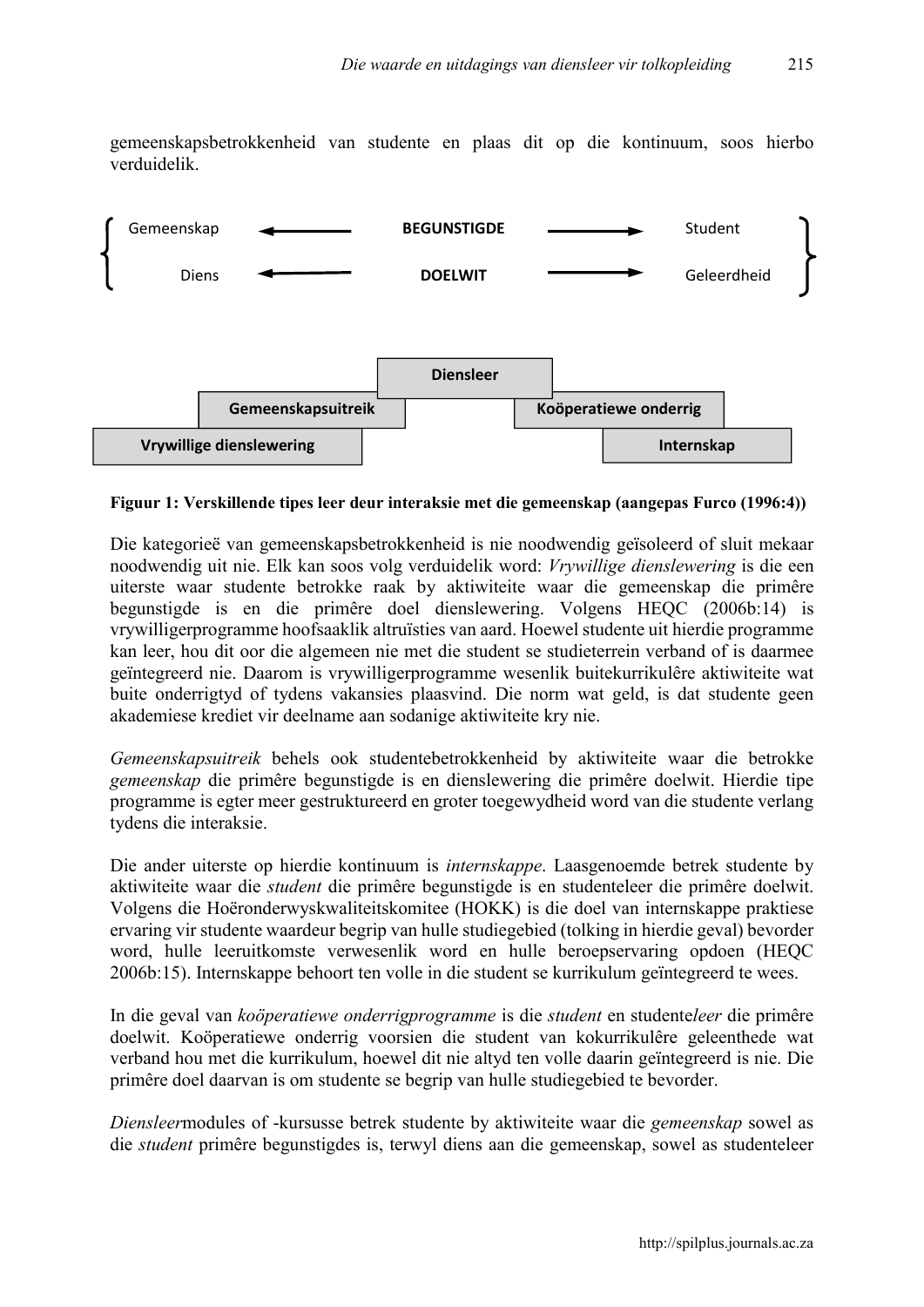deur lewering van hierdie diens insgelyks die doelwit is. Daarom is wisselwerking tussen die studente en die gemeenskap 'n wesenlike eienskap van diensleer. Die primêre fokus van die programme is om gemeenskapsdiens met vakkundige aktiwiteite soos onderrig, navorsing en studenteleer te integreer. Hierdie vorm van gemeenskapsbetrokkenheid word ondersteun deur die aanname dat diens verryk word deur vakkundige aktiwiteite, en dat vakkundige aktiwiteite – spesifiek studenteleer – verryk word deur diens aan die gemeenskap (HEQC 2006b:14-15).

Ten spyte van die verfynings en toepassings van 'n diensleerteorie, bly die model van David A. Kolb (1976; 1981; 1984) en sy kollega Roger Fry (Kolb en Fry 1975) 'n sentrale verwysingspunt vir bespreking. Deur voort te bou op die idees van Piaget, Dewey en Lewin (Lewin 1951), ondersoek Kolb en Fry (1975) die prosesse wat met diensleer geassosieer word. Hulle beskou diensleer as 'n strategie wat onderrig, persoonlike ontwikkeling en werk integreer (HEQC 2006a:17).



Figuur 2: Kolb (1984:41) se siklus van ervaringsleer

Die kritieke patroon van alle kennis wat uit *ervaring* verwerf word, deur *terugskouing* tot by *konseptualisering* en *optrede*, en terug na verdere ervaring, word deur Kolb se konsep van ervaringsleer (in die geval van die leerlingtolk) verder belig. Konkrete ervaring behels direkte praktiese ervaring. Witter-Merithew en Johnson (2005:45) bevind dat studente dieper vlakke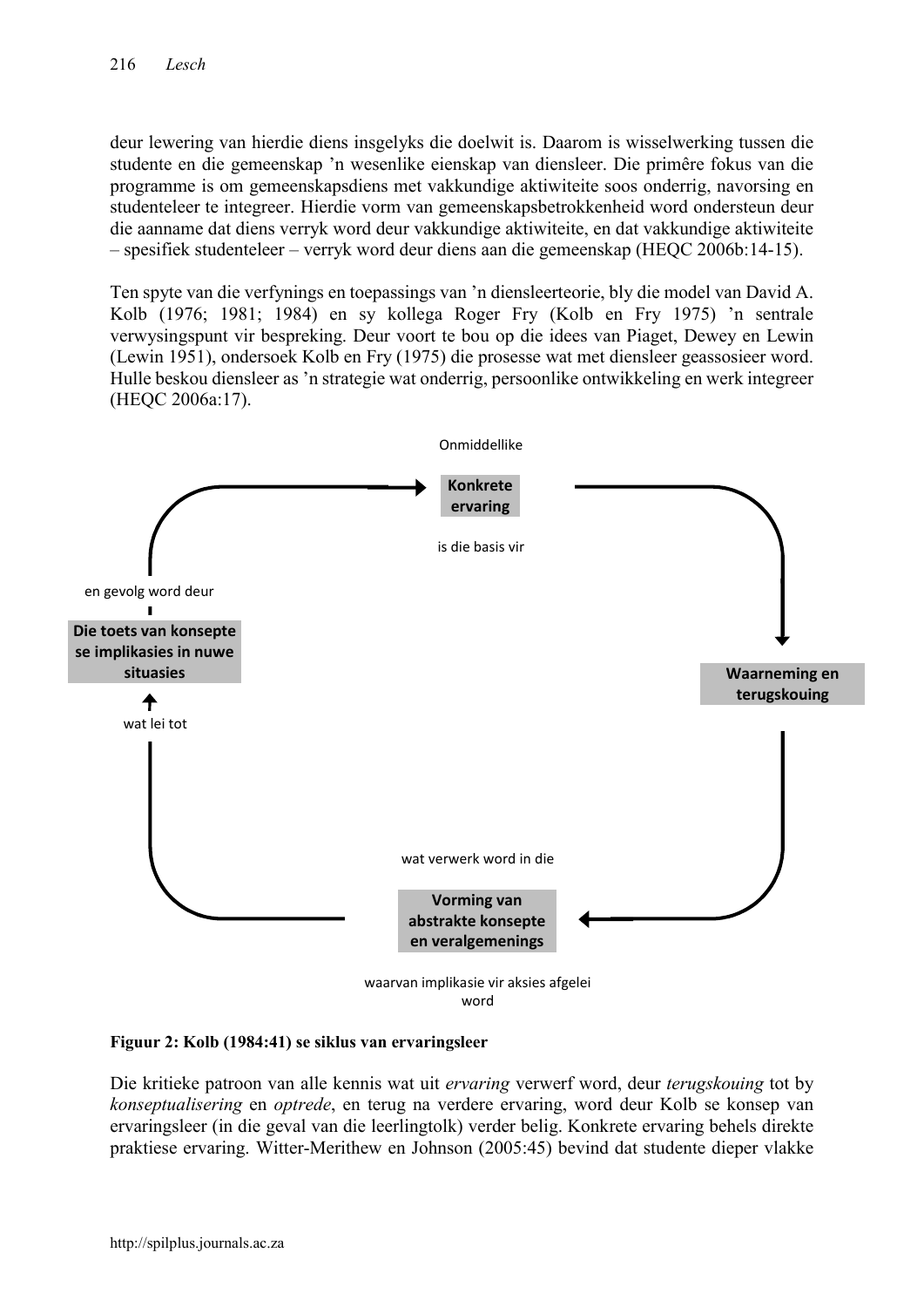van begrip bereik wanneer hulle saamwerk en oor hulle werk reflekteer. Terugskouing fokus op dit wat die diensleeraktiwiteit vir die individu beteken en verg waarneming, ondersoek, analise en interpretasie van 'n spesifieke konkrete ervaring. Abstrakte konseptualisering gee betekenis aan ontdekkings deur dit in verband te bring met ander ontdekkings en ander vorme van kennis. Deur middel van aktiewe eksperimentering word verdere optrede geneem en konseptualiserings (en die implikasies daarvan) in verskillende situasies getoets.

Navorsing het getoon dat diensleer 'n waardevolle pedagogiese hulpmiddel is wat gemotiveer word deur kundigheid wat verwerf moet word. Vir studente om maksimum baat te vind by die oefening, moet dit op so 'n wyse gestruktureer word dat dit studente-ontwikkeling bevorder. Hierdie siklus bied aan die student die vermoë om 'n skakel te skep tussen leerervaring, die teoretiese grondslag van hierdie ervaring en die reële wêreld. Verder bied hierdie siklus ook die raamwerk vir aktiewe eksperimentering wat konseptualisering kan transformeer, abstraksie in die praktyk kan toets en die volgende konkrete ervaring kan konstrueer en modifiseer. Volgens Sax en Astin (1997:25-33) is die uitkomste van diensleer gerig op akademiese ontwikkeling, lewensvaardighede – met inbegrip van rasseverdraagsaamheid – en kulturele insig (veral by interkulturele kommunikasie). Al hierdie aspekte is relevant vir die leerlingtolk.

Aangesien taal dikwels as vanselfsprekend aanvaar word, is dit belangrik dat daar op gemeenskapsinteraksies besluit word waar taalgebruik tydens die aktiwiteit onmisbaar is, en taal en wedersydse begrip 'n impak op die gemeenskap het, maar bowenal dat die betrokke gemeenskap waarde heg aan die tolk se opleidingsdoelwitte. Die gemeenskap behoort betrokke te wees by die evaluering van die leerlingtolke. Dit kan egter problematies wees vir 'n hoogsgespesialiseerde aktiwiteit soos tolking. <sup>2</sup> Die studente moet ook voortbou op hulle ervaring en dit is belangrik dat hulle dit deel met die res van die groep.

#### 4. Definisie van g*emeenskapstolking* vir internskappe

**.** 

Binne die konteks van gemeenskaps- of skakeltolking word *gemeenskapstolking* gedefinieer as 'n aktiwiteit wat kommunikasie fasiliteer tussen 'n openbare diensverskaffer en 'n gebruiker van daardie diens wat nie dieselfde taal deel nie (Lesch 1999a:116). Binne die Suid-Afrikaanse konteks word die term *gemeenskapstolk* omskryf as:

Someone who facilitates communication between a public service provider and a user of that service who do not share the same language or culture. Why are they called *community* interpreters? This is because their starting point is recognition that the problem of communication between these two parties is not simply a matter of language; it is equally created and compounded by the fact that they are separated by a wide gap of power. This power gap is directly related to class, race and/or culture, often gender and the differential power relations between a professional and his or her lay client. […] Therefore the community interpreter is more proactive: he or she is not only the interpreter, who facilitates the communication requirements of these clients, but represents their interests,

<sup>&</sup>lt;sup>2</sup> In 'n voorlopige peiling het ek agtergekom dat die gemeenskap wat talig oningelig is, die leerlingtolke veel hoër aanslaan wat hulle tolkvaardighede betref as diegene wat wel uit 'n taalagtergrond kom. Alhoewel taalgebruik 'n daaglikse aktiwiteit is, is tolking 'n geskoolde aktiwiteit en kan dit vir die oningeligte 'n probleem wees om tolkvaardighede te evalueer.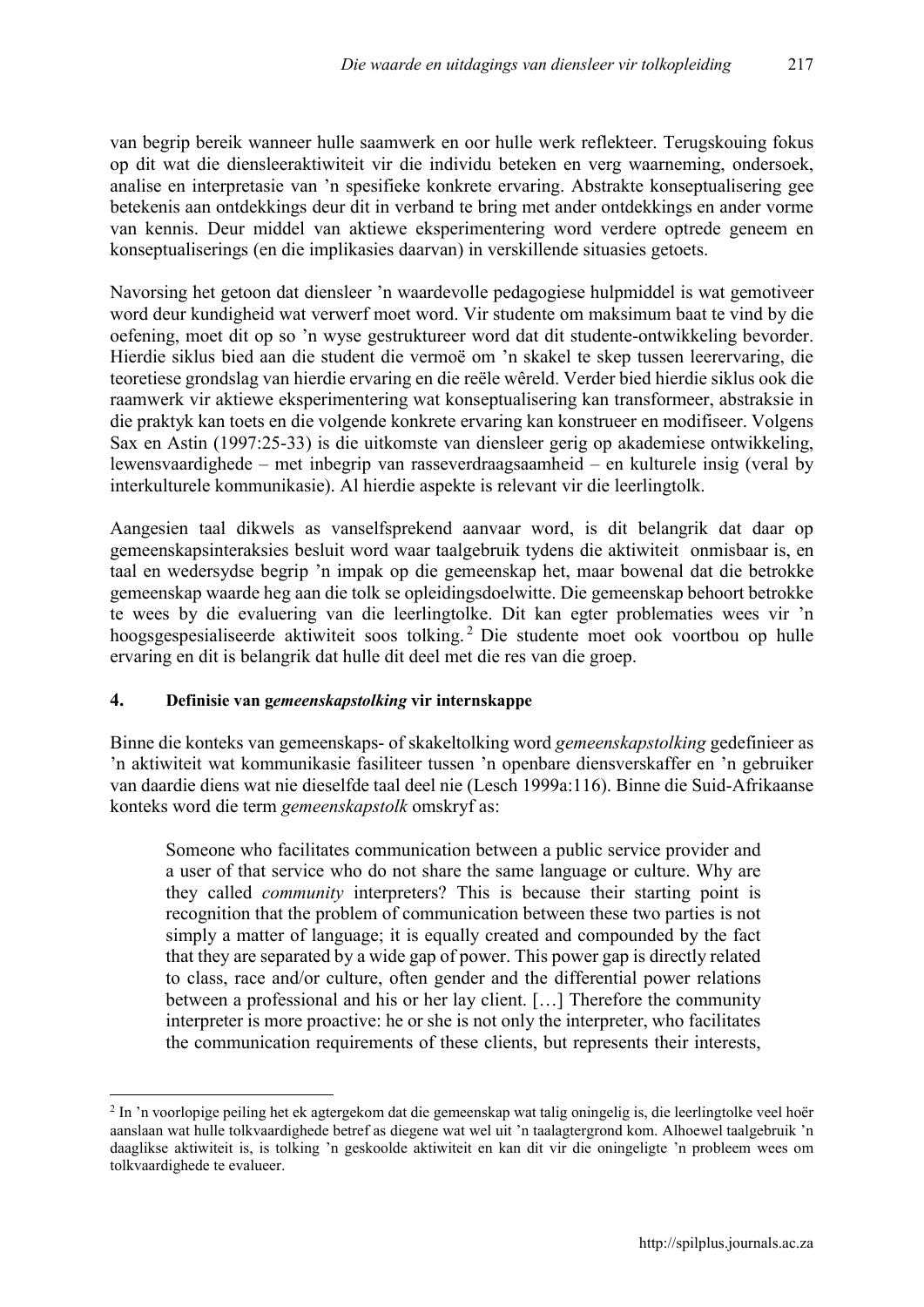assesses their needs and helps them to obtain whatever they are entitled to. (National Language Project (NLP) 1996)

Gemeenskap, soos gedefinieer in ooreenstemming met Lesch (1999b:92), is nie noodwendig 'n demografiese gemeenskap nie, maar eerder 'n groepering volgens die vlak van onderwys. Die ongelyke magsverhoudings en die voorspraakrol van die tolk is van die uiterste belang in hierdie definisie van die gemeenskapstolk.

Vir die doeleindes van hierdie artikel behels *gemeenskap* 'n sosiale groepering van die samelewing wat op enige gegewe oomblik in sosiale interaksie verkeer. Dit verwys na groepe mense wat saamgebind word deur 'n gemeenskaplike ligging, of na groepe mense wat intellektueel, professioneel en/of polities verbind is, d.w.s. enersyds geografiese gemeenskappe, en andersyds praktykgemeenskappe. Hierdie uitgebreide definisie laat ons toe om te fokus op gemarginaliseerde groeperings in die samelewing, terwyl ander gemeenskapsamestellings ook ingesluit word. Die prioriteit binne die konteks van hierdie artikel val op werklike talige interaksie met hierdie groeperings:

- Die aktiwiteit moet interaktief verbind word met 'n identifiseerbare groep in 'n gemeenskap.
- Interaksie moet aktief verbind word met identifiseerbare behoeftes van studente sowel as die gemeenskap. Wat betref leer en onderrig moet daar 'n duidelik geïdentifiseerde voordeel vir die gemeenskap en die student wees.

Die internskappe wat die studente binne 'n spesifieke gemeenskap doen (geografies, kampus, gesondheidsinstellings, op plase, ens.) word alles deur hierdie beskrywing van *gemeenskap* omvat, maar wat vir die leerlingtolk in hierdie geval relevant is, is die betrokkenheid by en blootstelling aan die groep om intertalige kommunikasie te fasiliteer met die hoofdoel om sy/haar tolkvaardighede deur diensleer in te oefen.

### 5. Diensleer vir tolking

Die komponent van diensleer vir tolkstudente behels dat hulle 'n tolkdiens in 'n gemeenskap (soos in die uitgebreide definisie hier bo gedefinieer) moet lewer. In 'n veeltalige land is daar op die oog af die aanvaarding dat toepaslike tolkgeleenthede geredelik gevind kan word, maar dit is makliker gesê as gedaan. In die Wes-Kaap is daar 'n groot behoefte aan skakeltolke op die gebied van gesondheidsorg (Levin 2005; Schlemmer 2005; Lesch 2007:74; Saulse 2010: 4- 5). Volgens die genoemde kategorieë van diensleer is dit duidelik dat die gemeenskap (inbegrepe die professionele diensverskaffer en die kliënt) sowel as die leerlingtolk baat sal vind by die tolkdiens wat interkulturele kommunikasie fasiliteer. Tydens 'n ontmoeting met die uitvoerende komitee van een van die vernaamste akademiese hospitale wat verbind is aan die Universiteit Stellenbosch, Tygerberg Hospitaal, was almal dit eens oor die belangrikheid van gesondheidsorgtolking, maar steeds bly hulle in gebreke om die leerlingtolke toestemming tot toegang tot die instelling te gee. Die hoofbeswaar is etiese kwessies, waaronder die oordrag van verkeerde inligting deur die leerlingtolk en vertroulikheid van die pasiënt se inligting. Dit is geldige redes tot kommer, maar in 'n opname deur Feinauer en Lesch (2013:123) by dieselfde hospitaal, is bevind dat daar net een *onopgeleide* tolk vir hierdie groot instelling is. Die gaping tussen teorie en praktyk is ooglopend – om ten gunste van politieke korrektheid te argumenteer, maar die teenoorgestelde te doen.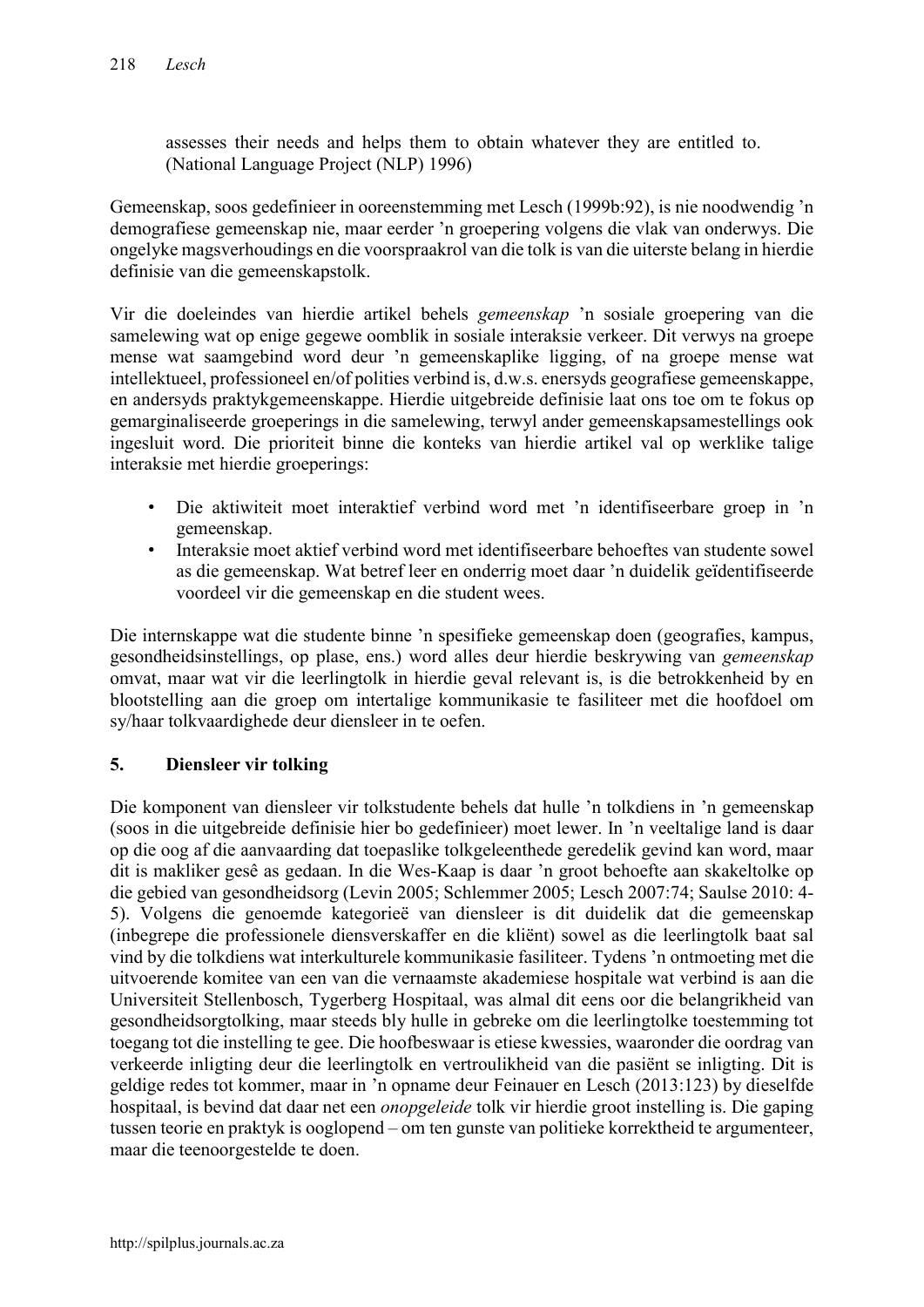Om voorsiening te maak vir die etiese kwessies tydens internskappe, moet leerlingtolke die volgende vertroulikheidsklousule, soos gestipuleer deur die US, onderteken en nakom:

> Hiervolgens onderneem ek om alle inligting waartoe ek toegang verkry en vergadering(s) wat ek tydens my indiensopleiding as tolkstudent sal bywoon, te alle tye streng vertroulik te hanteer. Indien ek my enigsins daaraan skuldig maak om hierdie inligting (mondeling en/of skriftelik) openbaar te maak, sal ek my skuldig maak aan oortreding en het die Universiteit Stellenbosch die reg om die nodige dissiplinêre stappe teen my in te stel met die reg om my ook strafregtelik te vervolg. (Universiteit Stellenbosch [2011a])

Dit is natuurlik debatteerbaar of hierdie dokument volgens wet bindend is en water sal hou in 'n hof. Tog bly dit 'n poging om studente ten minste bewus te maak van die beginsel van vertroulikheid van die inligting waartoe hulle toegang het. Dit bly 'n uitdaging om binne 'n program van hierdie aard etiese kwessies te onderrig en te verseker dat studente dit wel in die praktyk nakom.

Die aanvanklike sessies vir die tolkinternskappe behels waarneming (luister ingesluit) van ervare tolke in aksie. As leerlingtolke moet die studente tydens hierdie waarnemingsessies onder andere waarneem hoe tolke hulle take in 'n professionele hoedanigheid verrig, en luister hoe hulle hulle weg vind met moeilike frases, of hoe hulle terminologie hanteer. In sommige gevalle het die professionele tolke nie die gerief of beskerming van 'n tolkkabine nie, maar omdat fluistertolking gebruik word, sit die tolke dus fisies in die vergaderings van aangesig tot aangesig met onder andere senior akademici. Aangesien hierdie sessies onder meer tydens senior vergaderings by die universiteit plaasvind, behels dit dat studente gekonfronteer word met verhoogvrees, en verg die situasie dat hulle emosioneel sterk moet wees sodat hulle nie verbouereerd raak indien iemand wat na hulle luister byvoorbeeld sy oorfone afhaal of as sy liggaamstaal aandui dat die tolk nie op peil is nie.

Binne 'n hospitaalkonteks sou verwag kon word dat 'n tolk emosioneel sterk behoort te wees weens die aard van boodskappe wat soms oorgedra moet word. Dit gebeur egter maklik dat die emosionele spanning rakende die buitetalige konteks waarmee leerlingtolke te doen kan kry, buite rekening gelaat word. (Sien die oorspronklike, ongeredigeerde uittreksel uit een student se internskapverslag in addendum C). Hieruit blyk dit dat benewens die etiese kwessie van vertroulikheid, die interkulturele aard van die aktiwiteit en haar onsekerheid oor die tolk se rol as raadgewer en vertrooster, die leerlingtolk ook gekonfronteer is met pyn, lyding en dood by die hospitaal waar sy haar internskap gedoen het. Dit is bykomend tot die rol wat tolke wel speel binne gesondheidsorg (Feinauer en Lesch 2013:121-122). In hierdie geval was die student wat dit ervaar het gelukkig 'n meer volwasse persoon, maar dit is beslis 'n aspek wat in gedagte gehou moet word. Hierdie emosionele ervaring kan direk verbind word met wat tydens die tolkmetodieksessies bespreek word met verwysing na een van die hooftemas, naamlik die rol van tolke tydens die Waarheid- en Versoeningskommissie (WVK). Om ander te leer oor die diskoers van die WVK wat volgens Anthonissen (2008:185) dikwels "emotionally charged and disputatious" was, of ander met inhoude "always highly charged […] hearing of torture and death of (a) loved one", en om hierdie emosies tydens 'n tolksessie as tolk te ervaar, verskil hemelsbreed van mekaar. In so 'n geval ervaar die student eerstehands dat die tolk nie bloot 'n geleidingskanaal is waardeur woorde in een taal vir dié van 'n ander verruil word nie (Moreira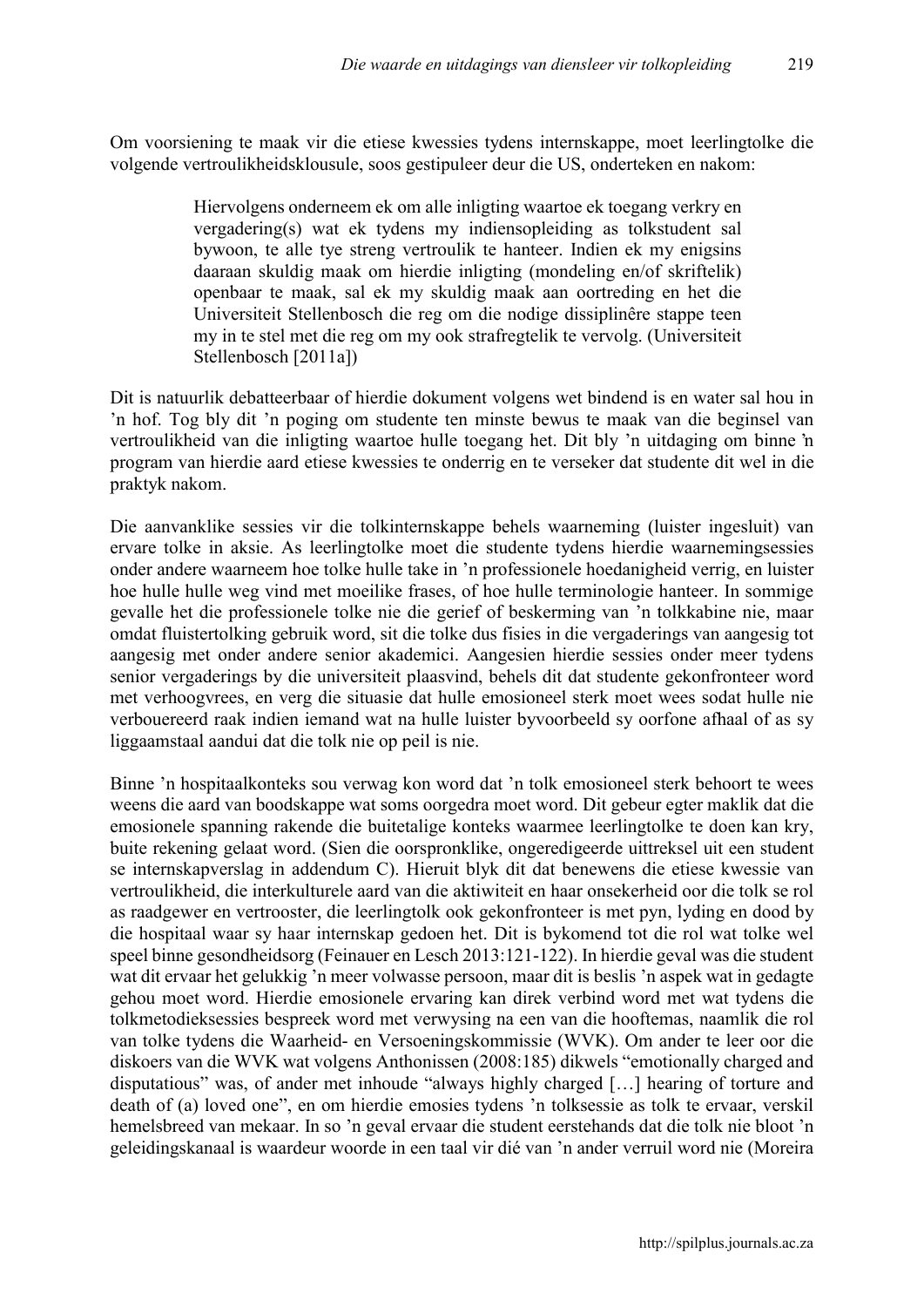2006). Dit is iets heeltemal anders om studente in die metodiek op te lei, as om hulle te begelei om emosioneel sterk te wees om ontstellende situasies te hanteer wat hulle innerlike krag tot die uiterste beproef.

Die tolkinternskap is gestruktureer in ooreenstemming met Bringle en Hatcher (1995:119) in die sin dat dit kredietdraend is. Daar word van studente vereis om hulle ervarings tydens die praktiese sessies – probleme, uitdagings, sowel as positiewe ervarings – met die res van die groep te deel. Die belangrikste is egter die geskrewe verslag wat van hulle verwag word teen die einde van die akademiese jaar. Addendum D behels 'n tweede oorspronklike, ongeredigeerde uittreksel uit so 'n verslag. Hierdie betrokke uittreksel beklemtoon vier belangrike aspekte van professionele tolkgedrag waarmee studente tydens internskappe te kampe kry en wat bydra tot die leerervaring. Eerstens leer hulle om hulp te verleen en dat hulle kan staatmaak op die hulp van 'n medetolk. 'n Verhouding ontwikkel tussen die leerlingtolke en dis maklik vir 'n student om met blote oogkontak hulp met 'n term te versoek, in plaas daarvan om uitdruklik daarvoor te vra. Terselfdertyd leer die passiewe tolk om tydens die hele sessie waaksaam te wees, al is hulle nie aktief besig om te tolk nie. Tweedens leer studente dat hulle nie bloot net kan tou opgooi nie, maar 'n professionele verantwoordelikheid het om 'n diens te lewer, en dat daar 'n gehoor is wat na die boodskap luister. Dit beteken dat *professionele optrede* verwag word van studente. Verder ontwikkel studente *selfvertroue* deur die internskappe, en laastens leer studente om onder druk te werk. Behalwe dat tolke nie die luukse van tyd het nie, maar onmiddellik moet produseer, ervaar hulle ook die druk van die vergadering en moet hulle hul aanvanklike vrees oorkom.

Addendum E gee 'n opsomming van afleidings uit studenteverslae vir die jare 2005 – 2008. Altesame 23 studente verteenwoordigend van die tale Engels, Afrikaans en isiXhosa vorm deel van die korpus wat geanaliseer is. Benewens die verslag wat die studente voltooi, moet die leerlingtolke rekord hou van al hul tolkure. Verder word daar terugvoer verwag van die leerlingtolke en kort besprekings word op 'n gereelde basis gehou om hulle ervarings, probleme, uitdagings en vreugdes te deel.

### 6. Die uitdagings van diensleer

Binne die wetgewende en institusionele raamwerk, asook vanuit die perspektief van die tolkprogram self, is dit belangrik om die waarde van die internskappe te besef, en om vennootskappe met gemeenskappe te bevorder. Dit is belangrik om samewerkingsverhoudings te stig met verskillende gemeenskappe waar interkulturele kommunikasie ter sprake is en die betekenis van 'n taalbemiddelaar binne die uitgebreide kommunikasieproses belangrik geag word. Hierdie vennootskappe het die potensiaal vir 'n oorkoepelende raamwerk en strategie vir gemeenskapsinteraksie en diensleer vir tolkopleiding. Daar moenie uit die oog verloor word dat internskappe die geleenthede verskaf om studentetolke deur die loop van die akademiese jaar aan 'n spesifieke aantal uur bloot te stel nie, en dat 'n betrokke leerlingtolk nie noodwendig by 'n spesifieke organisasie uitgeplaas word waar hierdie ure saamval nie. Dit maak die uitdagings (in ooreenstemming met HEQC 2006b:18-19) soos hieronder gelys, selfs nog uitdagender:

*Wisselwerking:* Om die verhouding tussen die tolkstudente (d.w.s. die tolkprogram) en die gemeenskap (sien weer bespreking onder 4) te bevorder, moet die verhouding wedersyds voordelig wees; dit beteken wisselwerking tussen dié wat bedien word, en dié wat leer uit die aktiwiteit. Dit is belangrik dat die tolkaktiwiteit dienslewering sowel as bepaalde leeruitkomste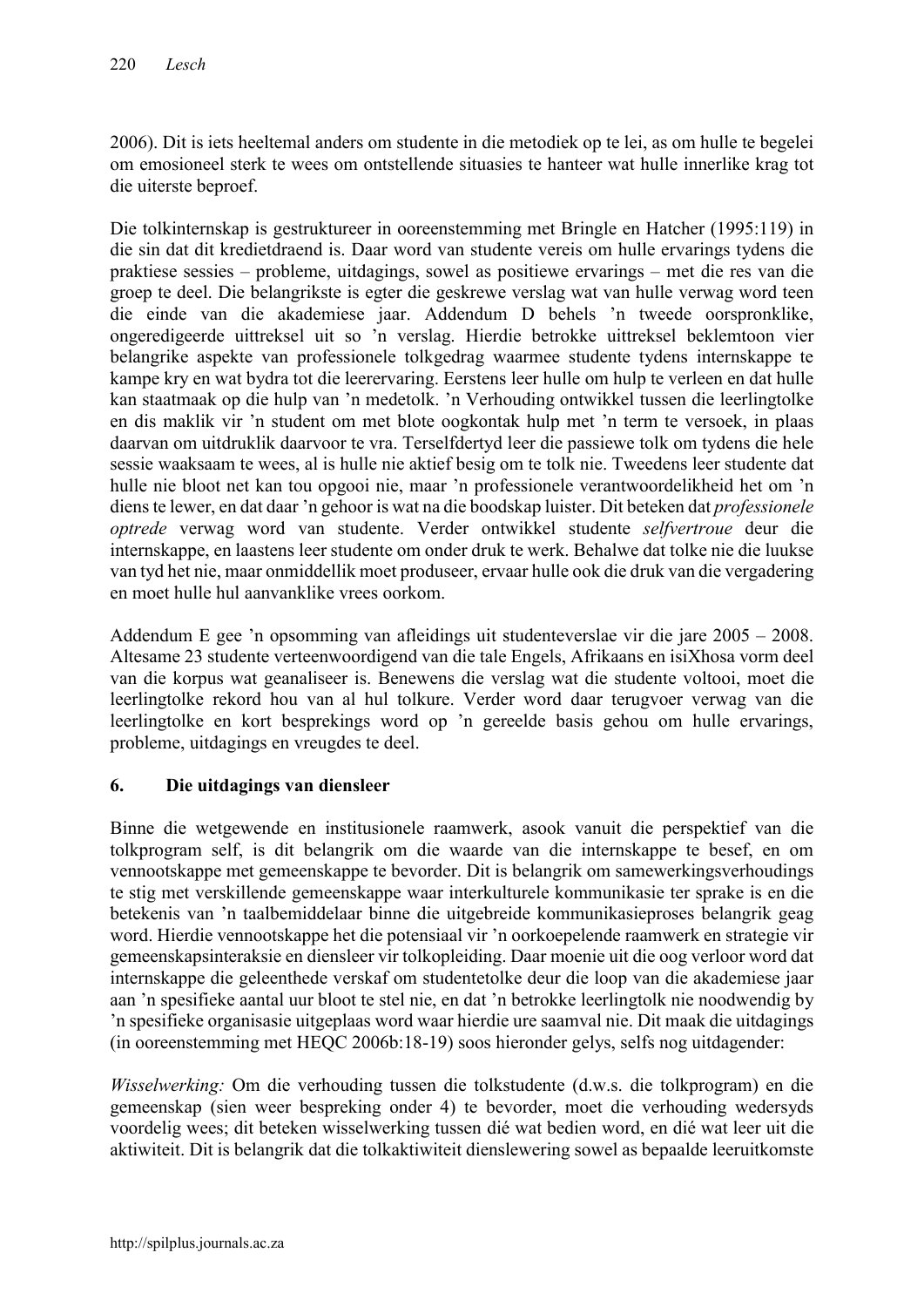moet insluit. Die uitkomste wat bereik behoort te word met betrekking tot die gemeenskap (interkulturele kommunikasie) en dié met betrekking tot die studente, moet duidelik omskryf word. Vanuit die ervaring van die tolkprogram is laasgenoemde wel duidelik omskryf, terwyl eersgenoemde vaag is. In sommige gevalle is die diens wat gelewer word, bloot 'n simboliese gebaar.

*Behoeftebepaling:* Die kursus word gerig deur die behoeftes van die gemeenskap. Lesch (2005:16-17; 2007:74-76) beskryf die taalrealiteite in die Wes-Kaap en die behoefte aan tolke. 'n Goeie begrip van die taalwerklikheid is dus onontbeerlik vir die opleier, maar studente behoort ook op hoogte te wees van die taalwerklikhede van die gemeenskappe waarin hulle uitgeplaas word. Dit is belangrik dat die diensdoelwitte van die tolkprogram ooreenstem met die behoeftes wat deur die deelnemende gemeenskap gestel word. Hierdie assessering van die taalgemeenskap stel tolkstudente bekend aan navorsingsbeginsels wat nuttig te pas kan kom, sou die betrokke student verder nagraads studeer, en bied hulle ook die geleentheid om verhoudings met die taalgemeenskap te bou voordat hulle betrokke raak. Hoewel laasgenoemde 'n beginsel binne die konteks van gemeenskapsinteraksie is, maak die tydsbeperkings van die akademiese jaar dit bykans onmoontlik vir die betrokke studente, maar die kursuskoördineerder verleen in hierdie opsig die nodige kontinuïteit deurdat gepaste verhoudings in hierdie verband opgebou word. Die realiteit van die breër gemeenskap word in hooftrekke aangesny deur middel van verskillende temas wat tydens die module tolkmetodiek bespreek word. In ander gevalle is die studente vertroud met die taalsituasie.

*Ooreenstemming van doelwitte:* Om doeltreffende diensleer te waarborg, is dit baie belangrik dat diens- en leerdoelwitte gesinchroniseer word. Slegs wanneer dít die geval is, kan dienslewering 'n bydrae lewer tot kennisverwerwing, en insgelyks kan kennisverwerwing dienslewering verbeter.

*Plasing van studente:* Die vrae wat hier ter sprake is, is onder andere of studenteplasing geskik is vir die verlangde diens- en leeruitkomste; of daar voldoende en toepaslike toesig gehou word oor die leerlingtolke; of dié wat verantwoordelik is om toesig te hou oor die leerlingtolke voldoende voorberei is en of die leerlingtolke die nodige erkenning kry. Die plasing van tolkstudente is 'n uitdaging, veral ook in die lig daarvan dat die studente aan verskillende tolkmodusse en -genres blootgestel behoort te word, maar dit nie altyd haalbaar is nie. Afrikataaltolke word meer benodig in hospitale (d.i. konsekutiewe of skakeltolking), terwyl daar op die kampus van die US 'n groter behoefte bestaan aan Afrikaanse en Engelse tolke vir fluistertolking (simultaan). Hoewel moderne vreemde tale (Duits, Nederlands, Frans, Mandaryns) in samewerking met kollegas van die betrokke departemente, wel in die kursus geakkommodeer kan word, is die bepaalde taalkombinasies vir tolkinternskappe binne die onmiddellike omgewing uiters beperk.

*Reisafstande:* Die afstand wat in sommige gevalle afgelê word, is 'n verdere praktiese probleem vir studente se tolkinternskappe. Dit is ongemaklik vir studente, veral omdat hulle nie vir 'n vasgestelde tydperk by 'n spesifieke instansie uitgeplaas word nie, terwyl dit wel vir die vertaalinternskappe gereël word. In sommige gevalle verg dit fyn beplanning om te verhoed dat die reistyd met hulle lesings bots.

*Studente-oriëntering:* Studente moet genoegsaam voorbereid wees vir hulle internskappe sodat hulle weet wat hulle kan verwag van die tolksessie of die plek waar hulle uitgeplaas word. Die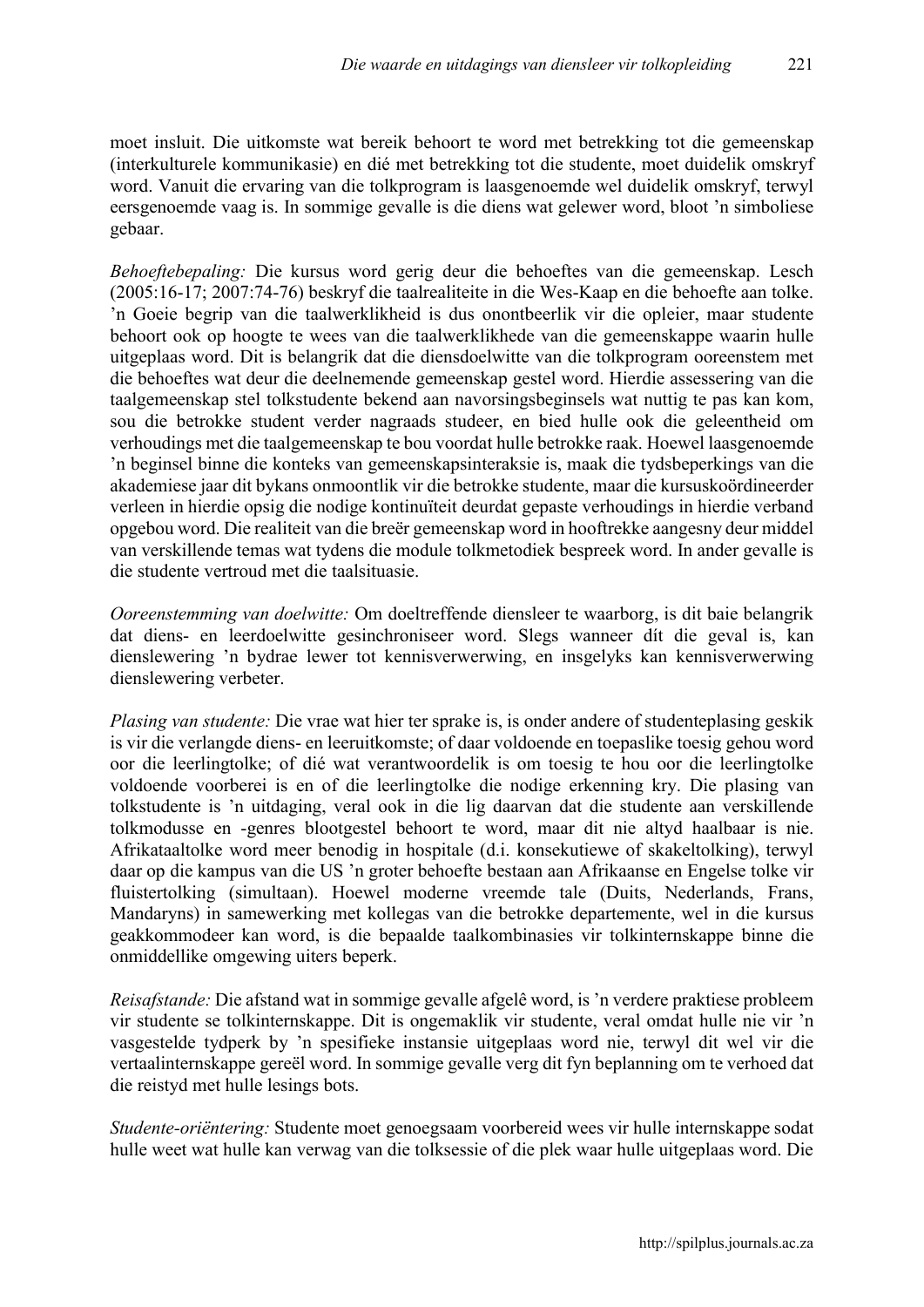idee van die waarnemingsessie is juis om die studente te oriënteer t.o.v. die beroep, die werksomgewing en hulle internskappe, maar vir studente om toegang daartoe te verkry, is ook 'n burokratiese oefening. Vertroulikheid van inligting, sowel as etiese kwessies rakende die inligting waartoe hulle toegang het, is steeds rede tot kommer.

*Verduideliking van rolle:* Die rolle en verantwoordelikhede van alle deelnemers moet duidelik en noukeurig uitgespel word vir alle betrokkenes. Daar moet geen onduidelikheid wees oor die diens wat die studente lewer of oor die kapasiteit van leerlingtolke nie. So byvoorbeeld sal tolke se rol binne 'n gesondheidsorginstelling verskil van dié binne die universiteitsgemeenskap. In die een geval sal die tolke onder meer blootgestel word aan 'n voorspraakrol wat hulle moet vertolk, terwyl dit nie in ander gevalle verwag word nie.

*Indompeling:* In sommige gevalle doen die geleentheid vir 'n tolksessie dit voor knap nadat die kursus begin het. Met weinig kennis en blootstelling – teoreties sowel as prakties – word die studente dus in die internskapsessie gedompel, en raak dit 'n geval van tolk of sink. Dit is beslis nie ideaal nie, maar omdat die geleenthede so beperk en ongereeld is, word dié vroeë geleenthede aangegryp.

*Terugskouing:* Voldoende tyd moet beskikbaar gestel word vir gestruktureerde en kritiese refleksie oor die ervaring, sowel as vir integrasie van metodiek en teorie wat tydens die verloop van die kursus aangebied word. Gestruktureerde terugskouing is 'n basiese en noodsaaklike onderdeel van enige kursus wat diensleer insluit. Dit is deur kritiese terugskouing dat diensleer en teorie mekaar aanvul.

*Logistiek:* 'n Groot uitdaging is dat behoorlike en doeltreffende logistiese reëlings getref moet word met inagneming van studente se roosters, vervoer, veiligheid, ens. Die uitplasing van studente op 'n ad hoc-basis gedurende die akademiese jaar verg uitgebreide en deurlopende logistiese reëlings. 'n Verdere logistiese oefening is die skep van verdere geleenthede (bv. tolking tydens lesings) om die kwota internskapure aan te vul.

*Taalkombinasies:* Die onmiddellike konteks maak voldoende voorsiening vir Afrikaans en Engels, maar is beperkend vir tolkgeleenthede in Afrikatale. In ander gevalle bied moderne vreemde tale ook 'n uitdaging vir sover dit uitplasing vir diensleer betref. Die reisafstand na die middestad is 'n probleem, en taalkombinasies en tolkgeleenthede bly beperk.

*Vennootskappe:* Die vennootskappe wat gevorm word, is in sommige gevalle gebaseer op betaling – die praktykgemeenskap betaal 'n minimum bedrag vir die tolkdiens. Die befondsing word teruggeploeg in die program, maar hierdie betaling skep die moontlikheid vir probleme, aangesien die teikenmark gevolglik meer krities ingestel is teenoor die diens. Juis vanweë die "betaling" vir die diens vervaag die hele gedagte van vennootskap en wisselwerking. In 'n beperkte aantal gevalle werk leerlingtolke saam met 'n *onopgeleide tolk* wat drie tale magtig is en wat 'n permanente pos as tolk beklee, maar minder besorg is oor professionele etiket. Natuurlik stel dit nie 'n goeie voorbeeld vir die leerlingtolk wat ingeskryf is vir 'n nagraadse kursus om as professionele tolk te kwalifiseer nie.

*Evaluering:* Gehalteversekering vir gemeenskapsinteraksie, en dus ook vir die diensleer wat daarmee gepaardgaan, behels dat die gemeenskap by die evaluering van die diens betrek word. Omdat dit taalgebruik is wat ter sprake kom by tolking, is daar die geneigdheid om te dink dat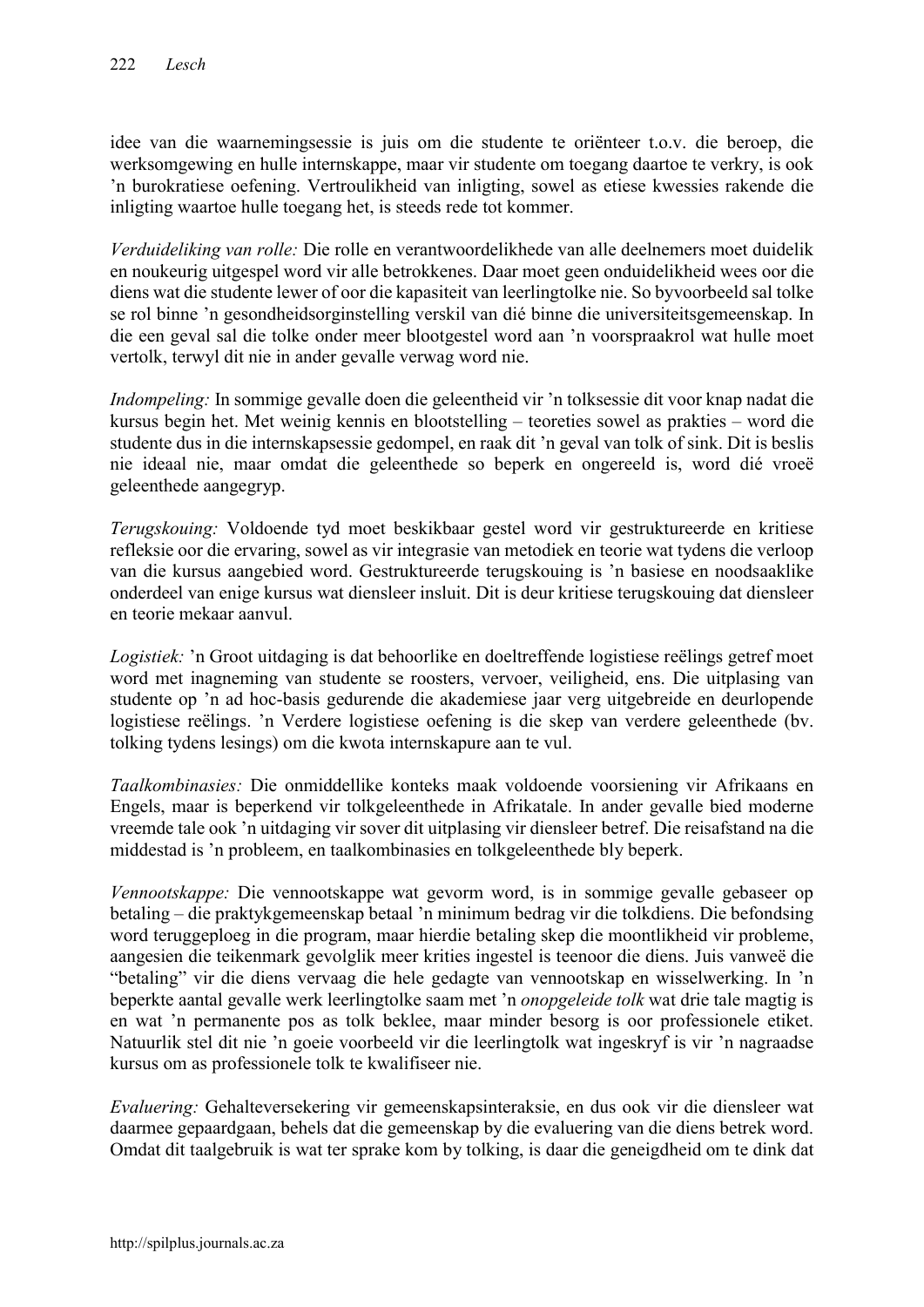dit *bloot* taal is wat geëvalueer behoort te word en dat geen spesiale kundigheid vereis word nie. In 'n opname oor die diens is bevind dat die leek neig om té vrygewig teenoor die leerlingtolke te wees, terwyl die taalpraktisyn wat tekortkominge in die student se tolking kan identifiseer, krities is. Dit wil voorkom of die beoordelaars van die teikenmark ook geskool behoort te word t.o.v. die gehalte van diens en waarop gelet behoort te word.

Die belangrikheid van diensleeraktiwiteit vir leerlingtolke behoort geensins in twyfel getrek te word nie. Die studente doen eerstehandse ervaring op en kom in die proses agter dat hulle meer as slegs 'n kanaal is waardeur die boodskap van die brontaal na die doeltaal oorgedra word. Binne die konteks van die program en die beleidsraamwerk wat geld, kan tolking 'n belangrike medium wees vir gemeenskapsinteraksie, maar ongelukkig is dit nie sonder uitdagings nie.

Hierdie vorm van gemeenskapsinteraksie en die gepaargaande uitdagings wat dit bied, kan egter ook vir die leerlingtolk rampspoedig wees. Daar kan nie nagelaat word om te verwys na 'n insident waarby twee leerlingtolke betrokke was en wat die plaaslike koerant, *Die Burger,* gehaal het nie (sien addendum A). Die artikel begin met die volgende sin, wat die leerlingtolke in 'n uiters negatiewe lig plaas: "Gebrekkige tolkdienste by 'n debat oor die Universiteit Stellenbosch (US) se taalbeleid het daartoe gelei dat die debat ontspoor het toe andertalige studente 'n Afrikaanse spreker 'n ruk stil geskree het". Soos dit hier gestel word, is dit beslis 'n refleksie op die gehalte van die tolkdiens. Eers wanneer die leser verder lees, besef 'n mens dat die ware probleem onstaan het as gevolg van die tekort aan oorfone: "'n Tekort aan oorfone vir nie-Afrikaanssprekende studente om die verrigtinge te kon volg, was oënskynlik 'n groot ergernis." Om te vergoed vir die tekort aan oorfone, is dieselfde tolk versoek om oor te skakel na die konsekutiewe modus. Die koerantartikel vervolg met: "'n Tolk [dit was dieselfde tolk wat toe konsekutief moes tolk – HML] se hulp is toe ingeroep, maar sy kon nie die mas opkom nie."

Wat duidelik hieruit blyk, is dat die teikenmark, sowel as die joernalis ingelig behoort te word (verkieslik vooraf) oor die kapasitiet van die tolke en hulle rol – veral in die geval van *leerling*tolke. Hierdie insident het gelei tot die verklaring wat voor elke vergadering waar leerlingtolke diens doen, duidelik vertoon of hardop gelees word as 'n manier om die leerlingtolke te beskerm (sien addendum B) (Universiteit Stellenbosch (2011b). Die doel van die verklaring is om direkte onredelike kritiek teenoor leerlingtolke deur individuele afgevaardigdes tydens die vergadering te voorkom, aangesien dit negatiewe gevolge vir die tolke kan inhou. Probleme moet liewer onder die aandag van die dienskoördineerder gebring word. Boonop kan die betaling ook 'n bydraende faktor wees, aangesien die tarief wat gehef word, sekere verwagtinge skep by die leek. Die betaling is egter minimaal en is eerder 'n gebaar van waardering vir die diens wat gelewer word. Gevolglik kan spanning onstaan as gevolg van die betaling en die dienslewering. Verder moet daar nie uit die oog verloor word dat taal 'n aktuele kwessie is by die betrokke instelling waar hierdie insident plaasgevind het nie, en dat daar moontlik ook verskuilde motiewe opgesluit kon wees in die plasing van die betrokke artikel.

### 7. Slotopmerkings

Die verwerwing van kennis deur ervaring is 'n belangrike aspek van opleiding vir tolke. Soos vermeld in die inleiding, behoort aktiwiteite van diensleer nie lukraak te geskied nie, maar opleiers en mentors moet begrip hê vir die leersiklus en vir die wyse waarop elke stap werk,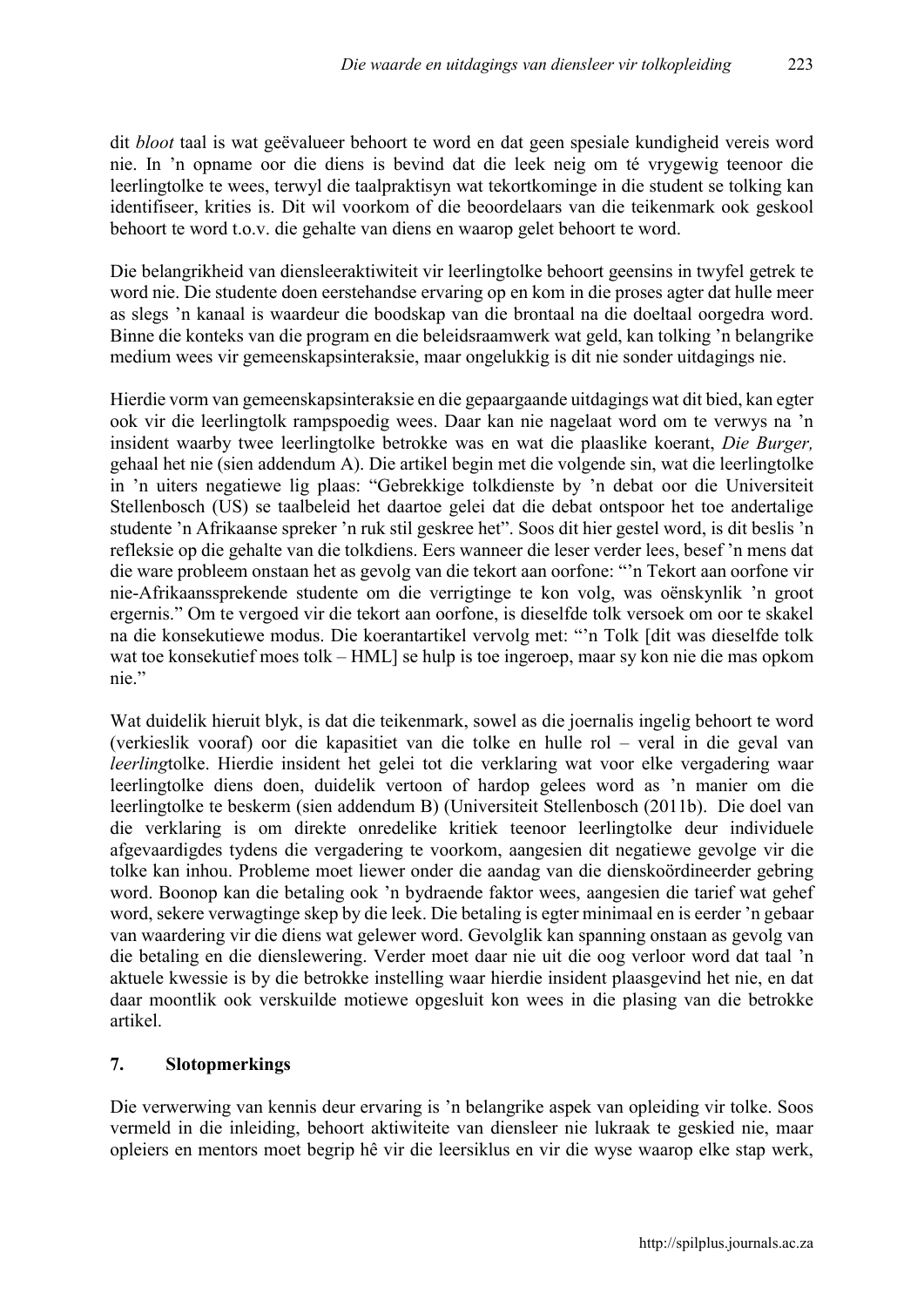om sodoende studente en protégés deur die leerproses te help. Op hierdie wyse sal die leerling voorsien word van "a rich learning experience and an avenue […] to achieve life-long skills refinement" (Bentley-Sassaman 2009:67).

Baie tolke se verwerwing van kennis en vaardigheid vind aan diens plaas – dus deur middel van ervaring. Vir tolkstudente geskied dit tydens hulle praktiese werk wanneer hulle deur ervaring leer onder die toesig van 'n mentortolk (Witter-Merithew en Johnson 2005). Afgesien van die bestaande uitdagings, moet opleiers probeer om vennootskappe vir diensleer, sowel as geleenthede vir hulle studente te ontwikkel sodat studente eerstehands meer oor hulle toekomstige beroep te wete kan kom. Die diensleerteorie neem die student deur 'n siklus van vier leervaardighede. Hierdie teorie en die vier leervaardighede van die siklus hou direk verband met hoe tolkstudente leer namate hulle deur hulle lesings vorder. Dit stel die leerlingtolk ook bloot aan toepaslike vaardighede ten opsigte van verskillende relevante modelle (bv. voorspraak- of begeleiers-, toevoegings- en byvoegingsmodel) en is veel meer ontwikkeld as die verouderde meester-en-vakleerlingskapmodel. Vanuit die perspektief van die opleier verskaf hierdie diensleersiklus ook die geleentheid en impetus vir gepaste kurrikulumontwikkeling.

### Bronnelys

Anthonissen, C. 2008. On Interpreting the Interpreter – Experiences of Language Practitioners in Mediating for the TRC. *Journal of Multicultural Discourses* 3(3): 165-188.

Bentley-Sassaman, J. 2009. The Experiential Learning Theory and Interpreter Education. *International Journal of Interpreter Education, Conference of Interpreter Trainer*: 60-67.

Boyer, E. L. 1990. *Scholarship Reconsidered*. San Francisco: The Carnegie Foundation for the Advancement of Teaching.

Bringle, R.G. en J.A. Hatcher.1995. A Service-learning Curriculum for Faculty. *Michigan Journal for Higher Education* 2:1: 112-122.

*Die Burger*, 2009. Debat oor Taal by US ontspoor*.* 8 Mei.

Feinauer, I. en H.M. Lesch. 2013. Health workers: idealistic expectations versus interpreters' competence. *Perspectives: Studies in Translatology* 21(1): 117-132.

Furco, A. 1996. Service Learning: A Balanced Approach to Experiential Education. In B. Taylor (red.). *Expanding Boundaries: Serving and learning*. Washington DC: Learn and Serve America. 2-6.

Gile, D. 1995. *Basic Concepts and Models for Interpreter and Translator Training*. Amsterdam: John Benjamins.

HEQC. 2006a. *Service Learning in the Curriculum, a Source for Higher Education Institutions.* Pretoria: JET Education Services, Council on Higher Education.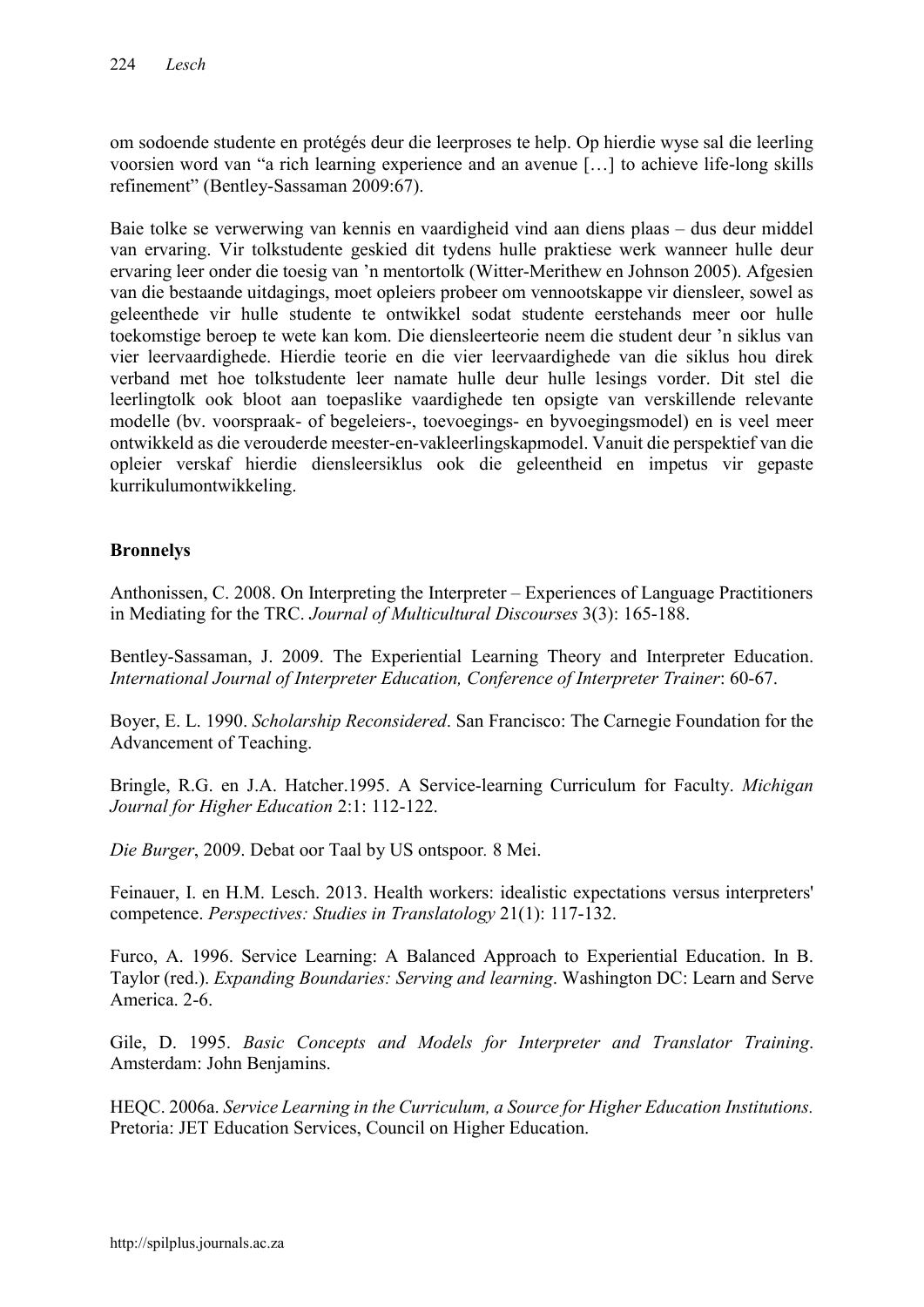HEQC. 2006b. *A Good Practice Guide and Self-evaluation Instruments for managing the Quality of Service Learning.* Pretoria: JET Education Services, Council on Higher Education.

Hoover, J. D. en C. Whitehead 1975. An Experiential-Cognitive Methodology in the First Course. In R.H. Buskirk (red.). *Management: Some Preliminary Results, Simulation Games and Experiential Learning in Action.* 25-30.

Kolb, D.A. 1976. *The Learning Inventory: Technical Manual.* Boston: McBer en Co.

Kolb, D.A. 1981. Learning Styles and Disciplinary Difference. In Arthur W. Chickering (red.) *The Modern American College*. San Francisco: Jossey-Bass. 233-255.

Kolb, D.A. 1984. *Experiential Learning. Experience as the Source of Learning and Development.* Englewood Cliffs: Prentice Hall.

Kolb, D.A. en R.E. Fry. 1975. Towards an Applied Theory of Experiential Learning. In C. Cooper (red.). *Theories of Group Processes*. Londen: Wiley. 33-58.

Lesch, H.M. 1999a*. Gemeenskapsvertaling in Suid-Afrika: die konteks van die ontvanger as normeringsbeginsel*. Ongepubliseerde doktorale proefskrif. Universiteit van Wes-Kaapland, Bellville, Suid-Afrika.

Lesch, H.M. 1999b. Community Translation: Right or Privilege? In M.Erasmus, L.Mathibela, E Hertog en H. Antonissen (reds.). *Liaison Interpreting in the Community.* Hatfield: Van Schaik. 90-98.

Lesch, H.M. 2004. Societal Factors and Translation Practice. *Perspectives*: *Studies in Translatology* 12: 4: 256-269.

Lesch, H.M. 2005. The Scope of Language Services in an Emerging Multilingual Country. *Translating Today* 3: 16-19.

Lesch, H.M. 2007. Intelligibility by Means of Plain Language for Interpreting. *Curationis* 30: 4: 73-78.

Levin, M. 2005. The Importance of Language and Culture in a Paediatric Asthma Care. *Current Allergy & Clinical Immunology* 18: 1: 8-12.

Lewin, K. 1951. *Field Theory in Social Science: Selected Theoretical Papers*. New York: Harper and Row.

Moreira, C. 2006. An Invisible Traitor. In [http://www.kwintessential.co.uk/translation/articles](http://www.kwintessential.co.uk/translation/articles /text-translator.html)  [/text-translator.html](http://www.kwintessential.co.uk/translation/articles /text-translator.html) (Maart 2013).

National Language Project, 1996. Information Sheet,Soutrivier.

Saulse, B. 2010. *Interpreting within the Western Cape Health Care Sector: a Descriptive Overview.* Ongepubliseerde M-tesis, Universiteit Stellenbosch.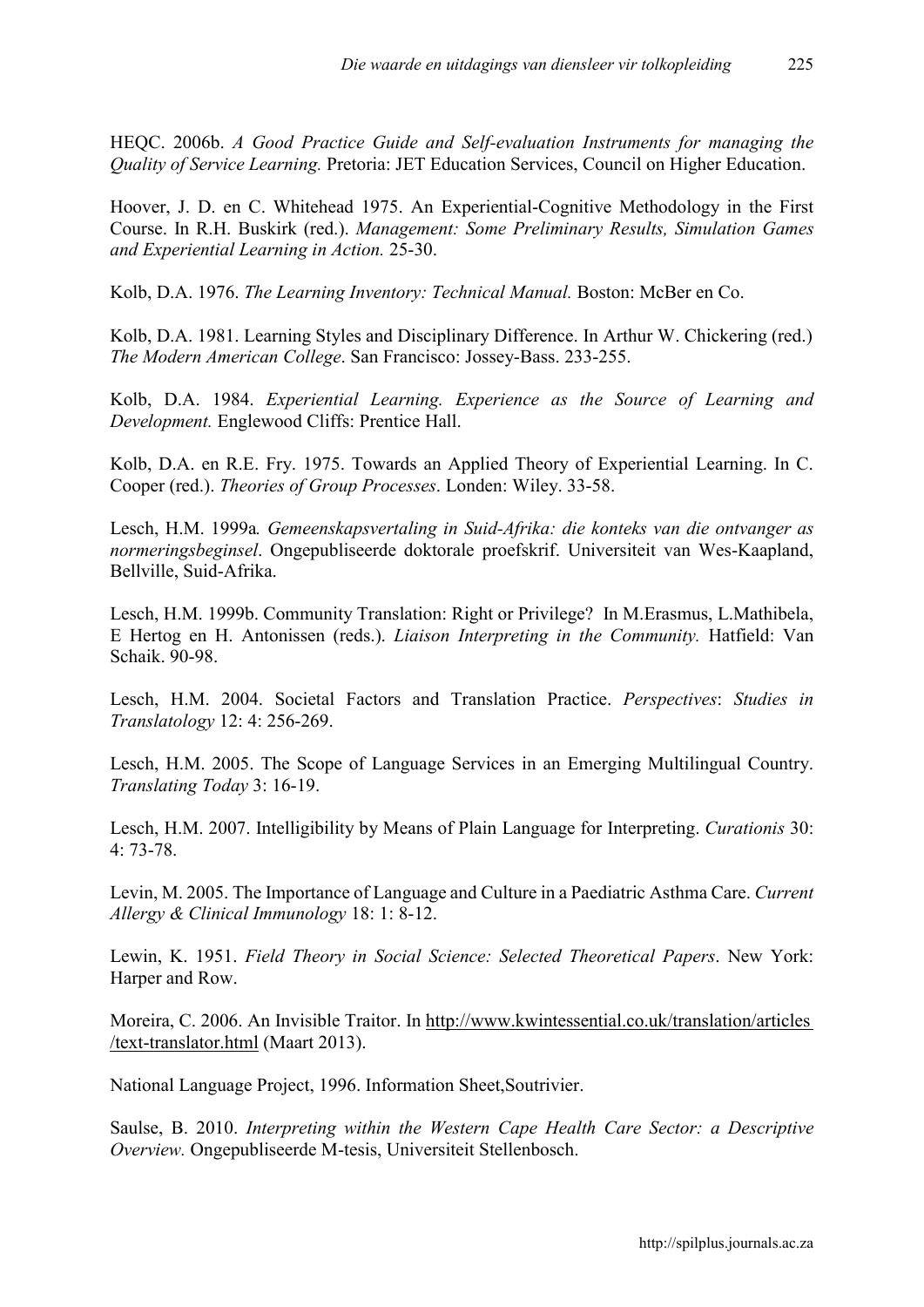Sawyer, D.B. 2006. Interpreter Training in Less Frequently Taught Language Combinations: Models, Materials, and Methods. In C.B. Roy (red.). *New Approaches to Interpreter Education.* Washington DC: Gallaudet University Press. 105-124.

Sax, L.J. en A.W. Astin. 1997. The Benefits of Service: Evidence from Undergraduates. *Educational Record 1997*: 78*,* 25-33.

Schlemmer, A.C. 2005. *Exploring the Effects of a Language Barrier Between the Patients and Staff at Hottentots Holland Hospital*. Ongepubliseerde MFamMed.-tesis. Universiteit Stellenbosch, Suid-Afrika.

Universiteit Stellenbosch. 2011a. Vertroulikheidsverklaring soos van toepassing op leerlingtolke.

Universiteit Stellenbosch. 2011b. Dokument oor tolkdienste wat tydens elke vergadering vertoon moet word waar leerlingtolke diens doen.

Winston, E. A. 2005. Designing a Curriculum for American Sign Language/English Interpreting Educators. In M. Marschark, R. Peterson en E.A. Winston (reds.). *Interpreting and Interpreting Education: Directions for Research and Practice*. New York: Oxford University Press. 208-234.

Witter-Merithew, A. en L. J. Johnson. 2005. *Toward Competent Practice: Conversations with Stakeholders*. Alexandria: Registry of Interpreters for the Deaf Press.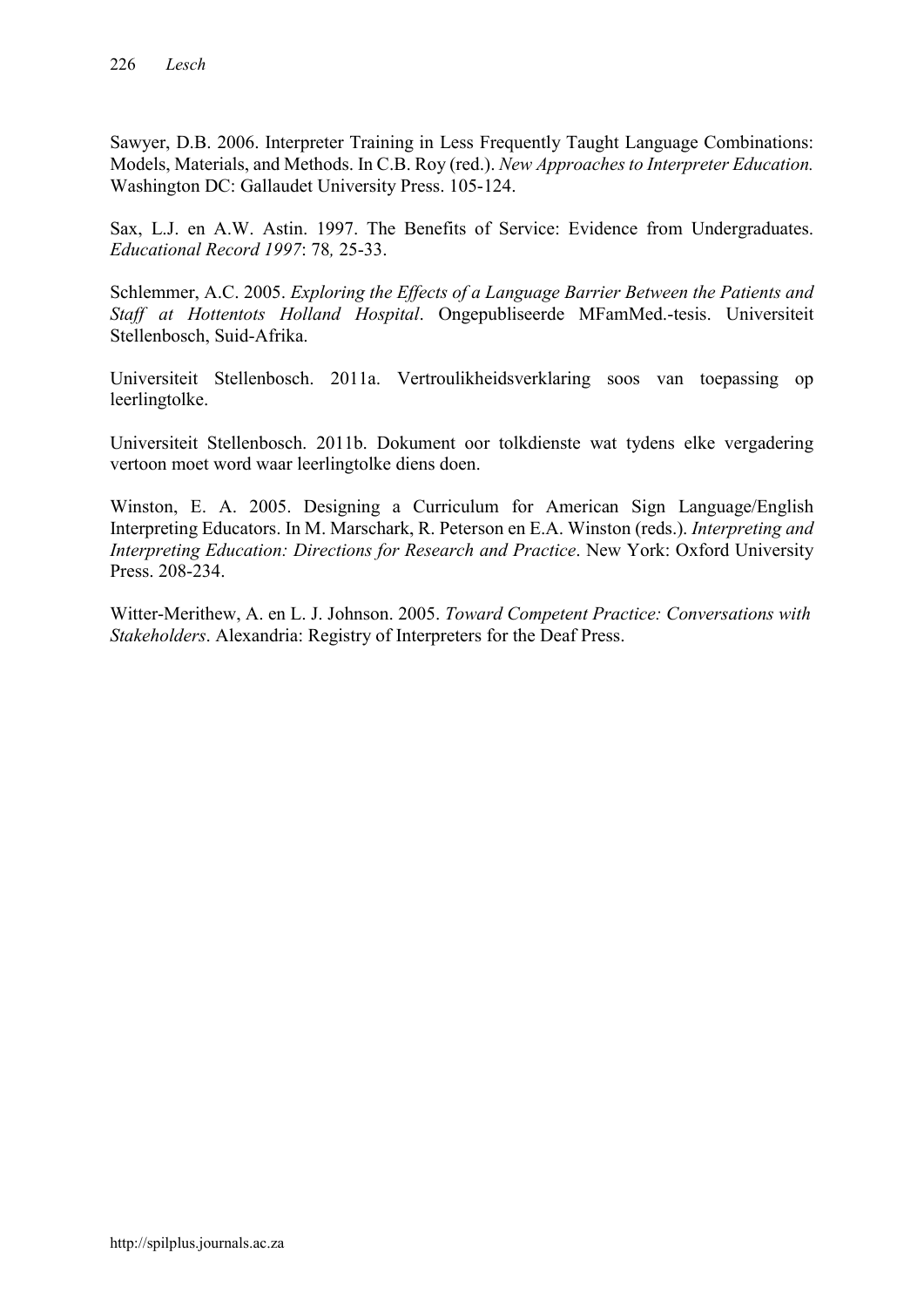# Addendum A

#### Debat oor taal by US ontspoor

Stellenbosch – Gebrekkige tolkdienste by 'n debat oor die Universiteit Stellenbosch (US) se taalbeleid het daartoe gelei dat die debat ontspoor het toe andertalige studente 'n Afrikaanse spreker 'n ruk stil geskree het. Vroeër die aand is sprekers egter ongehinderd toegelaat om hul toesprake in Engels te voltooi.

Talle Maties het Woensdagaand in die ouditorium van die J.S. Gericke-biblioteek aan die debat oor diversiteit en die US se taalbeleid bygewoon. 'n Tekort aan oorfone vir nie-Afrikaanssprekende studente om die verrigtinge te kon volg, was oënskynlik 'n groot ergernis.

Die debat was deel van die Tweede Nuwe Hoop-studenteberaad wat deur die US se studenteraad, studentesake en die Adam Tas-studentevereniging gereël is.

Die eerste spreker, mnr. Mohamed Shaikh, kommunikasiehoof van die US, het die studente in Afrikaans en Engels toegespreek oor sy eie ervaring van die taalbeleid en nie vanuit 'n USbestuurstandpunt nie.

Die US moes hom ná die 1994-verkiesing in 'n groter politieke konteks herdefinieer. "Die US is 'n nasionale instelling en is oop vir enigiemand wat vir toelating kwalifiseer, ongeag sy of haar ras," het Shaikh gesê.

Mnr. Tshepo Mvulane, 'n magisterstudent in internasionale studie, het sy hele toespraak in Engels gehou. Geen student het daarteen beswaar gemaak nie. Mvulane het gesê Afrikaans as taal is nie die probleem by die US nie, maar wel die hele kulturele pakkie wat daarmee verbind word.

Mnr. Piet le Roux, 'n oud-Matie en laaste spreker van die aand, het in Afrikaans met Mvulane se standpunt saamgestem. Sy toespraak is egter kortgeknip deur nie-Afrikaanssprekende studente. Hulle het nog oorfone vir die tolkdiens versoek, maar daar is nie genoeg vir die aand bestel nie.

Anderstalige studente het toe daarop aangedring dat Le Roux sy toespraak in Engels moet lewer, maar hy het geweier. "Ek het my toespraak in Afrikaans voorberei, nie in Engels nie. Die boodskap wat ek wil oordra, sal nie dieselfde effek hê nie," het hy verduidelik. Hierop is hy stil geskree.

'n Tolk se hulp is toe ingeroep, maar sy kon nie die mas opkom nie. Le Roux het sonder 'n tolk in Afrikaans voortgegaan en sy toespraak verkort.

'n Student het in Engels opgemerk: "Hierdie is 'n grap. Wat is die punt om 'n gesprek te voer as ons dit nie kan verstaan nie?"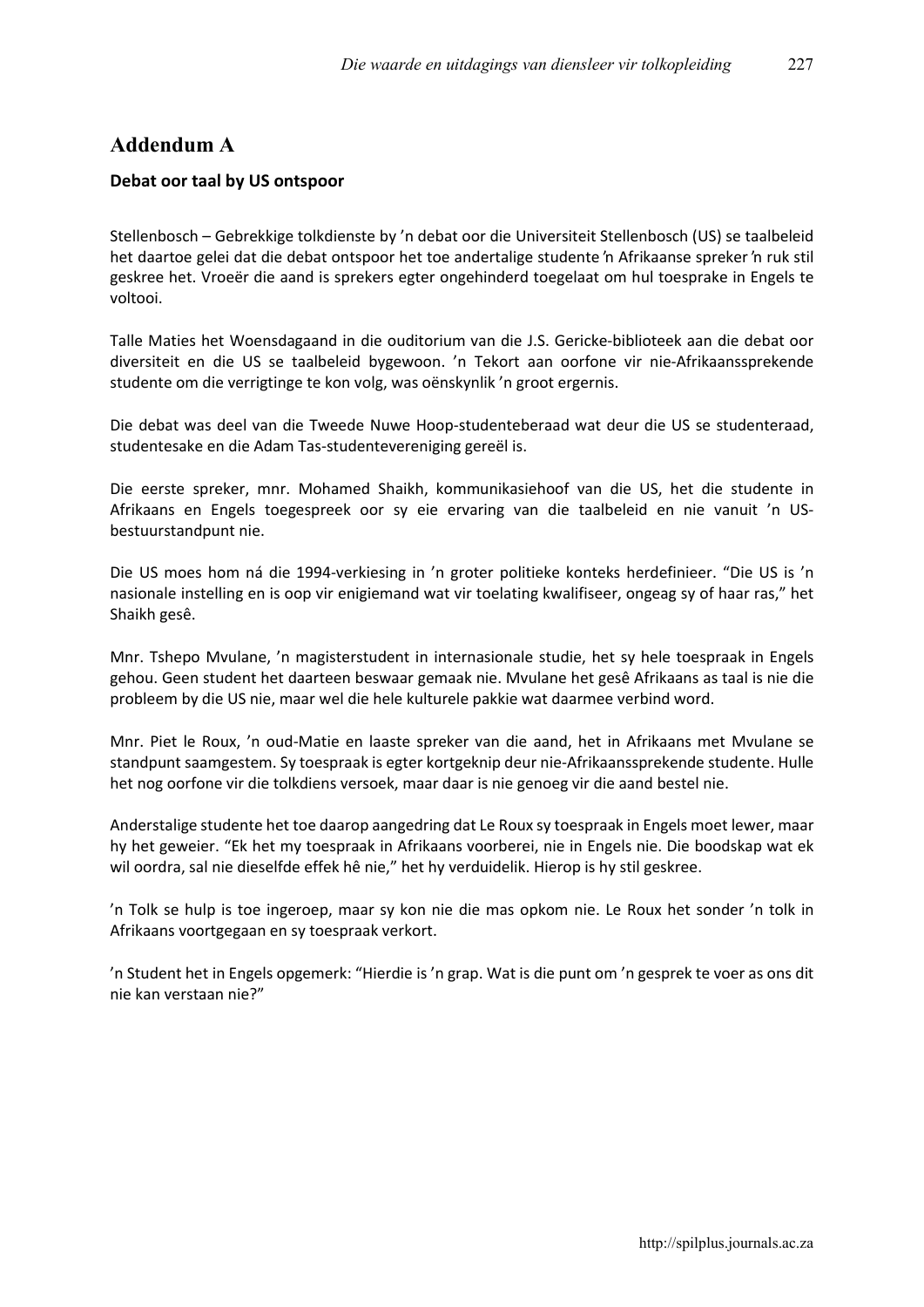# Addendum B

#### Rakende die tolkdiens

Tolke is professionele individue wat spesiaal opgelei word om hierdie uiters uitdagende taak te verrig. Aan die US is dit weliswaar 'n nagraadse kursus met streng toelatingsvereistes. Omdat nie alle instellings professionele tolke kan bekostig nie, en u instelling het besluit om van leerlingtolke gebruik gemaak. Hierdie tolke is nog in opleiding en ons dienste kos derhalwe 'n breukdeel van dié van professionele tolke, maar hulle lewer 'n baie belangrike diens en help mee om die taalsituasie op kampus te fasiliteer.

Om enige misverstand oor die tolke te voorkom en om onbillike kritiek te vermy, versoek ons gevolglik dat u die volgende punte telkens baie duidelik onder die aandag van u vergadering sal bring:

- Die tolke wat gebruik word, is nog in opleiding en nie professioneelgekwalifiseer nie;
- Die tolke word voorsien as deel van hulle internskappe en kry dus geen betaling vir hulle werk nie;
- Die tarief (indien enigsins) wat gevra word, is vir administratiewe en bedryfskoste en is nie naastenby vergelykbaar met dié van professionele tolke nie;
- Indien daar enige kommentaar op die tolkdiens is, moet dit aan die bestuur van u instelling gekommunikeer word, wat dit dan aan die koördineerder van die tolkprogram sal oordra, en nie direk deur individuele lede nie.

Ons vertrou op u samewerking in hierdie verband.

Vriendelike groete

DEPARTEMENT AFRIKAANS EN NEDERLANDS • DEPARTMENT OF AFRIKAANS AND DUTCH PRIVAAT SAK/PRIVATE BAG X1 • MATIELAND 7602 • SUID-AFRIKA/SOUTH AFRICA TEL: +27 21 808 2158 • FAKS/FAX: +27 21 808 3815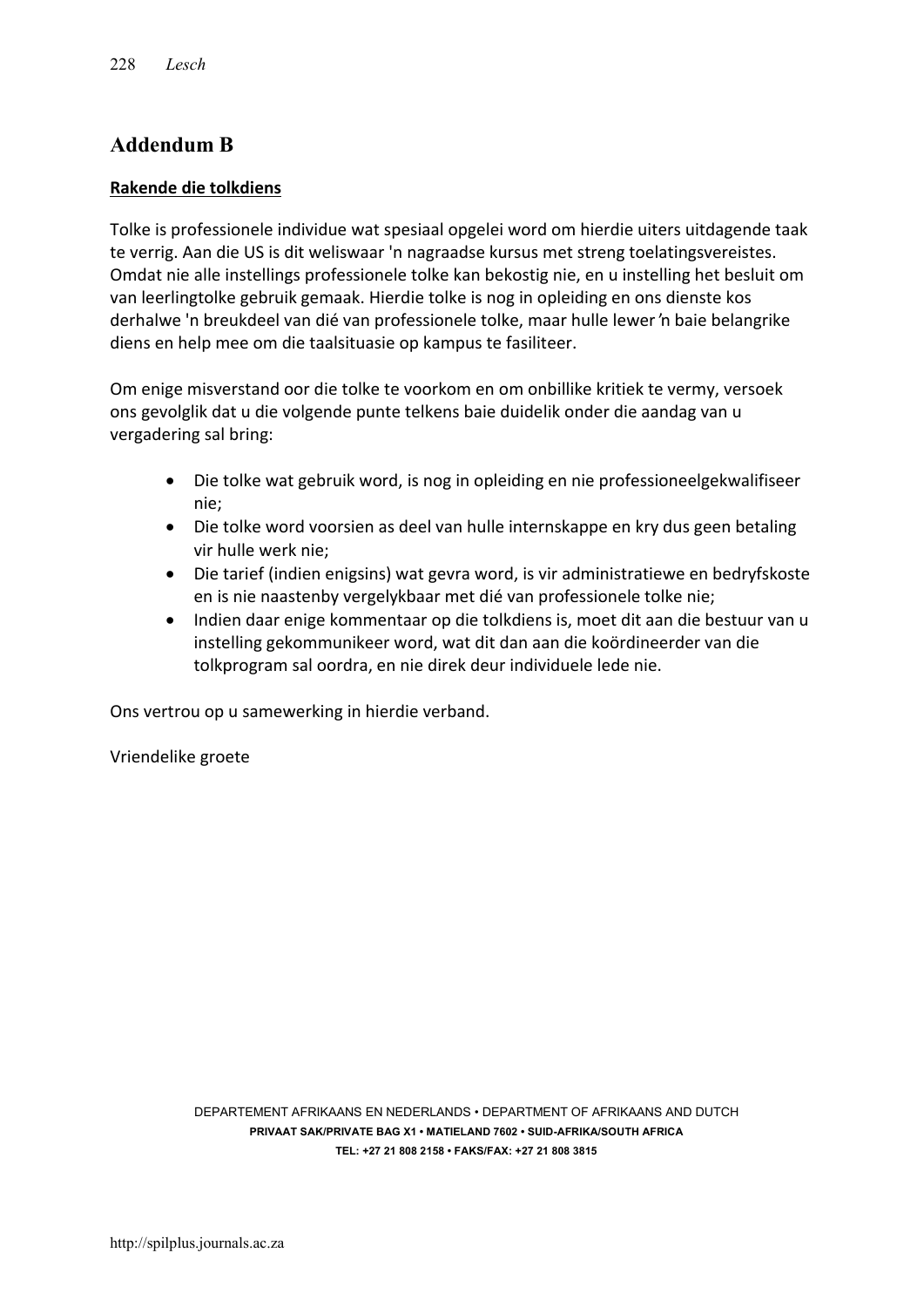### Addendum C

The arrangement took place telephonically and […] he told me that I will not be interpreting in the wards because of the fact that some patients' illnesses are to be kept in confidentiality. I was placed at Casualty. I must mention that this is a public hospital which has its diversity. It is diverse in the sense that patients are three different races. There are Black, White and Coloured patients that depend on the services of this hospital.

I had to face my biggest fear in life. There was an old man who was very sick. His family was there with him. This man was so sick; I could not understand why they kept him at Casualty and not in the wards. I just have to sit and wonder; I was not there to interfere with the state of affairs of the hospital. It is with great sadness to report that I saw that old man dying and the family mourning his departure. This is what I feared most since I my childhood. I never thought I would be able to witness an end of life.

I was also hurt when I saw a young boy, who apparently had broken his leg, was sitting there crying because he was in pain. He was being taken for X-rays and the nurse in charge of him was busy chatting with a colleague. The nurse kept on telling the boy that he was making a noise and must keep quiet. I again could not interfere because I was there just to interpret.

Student in tolkopleidingsprogram, 2008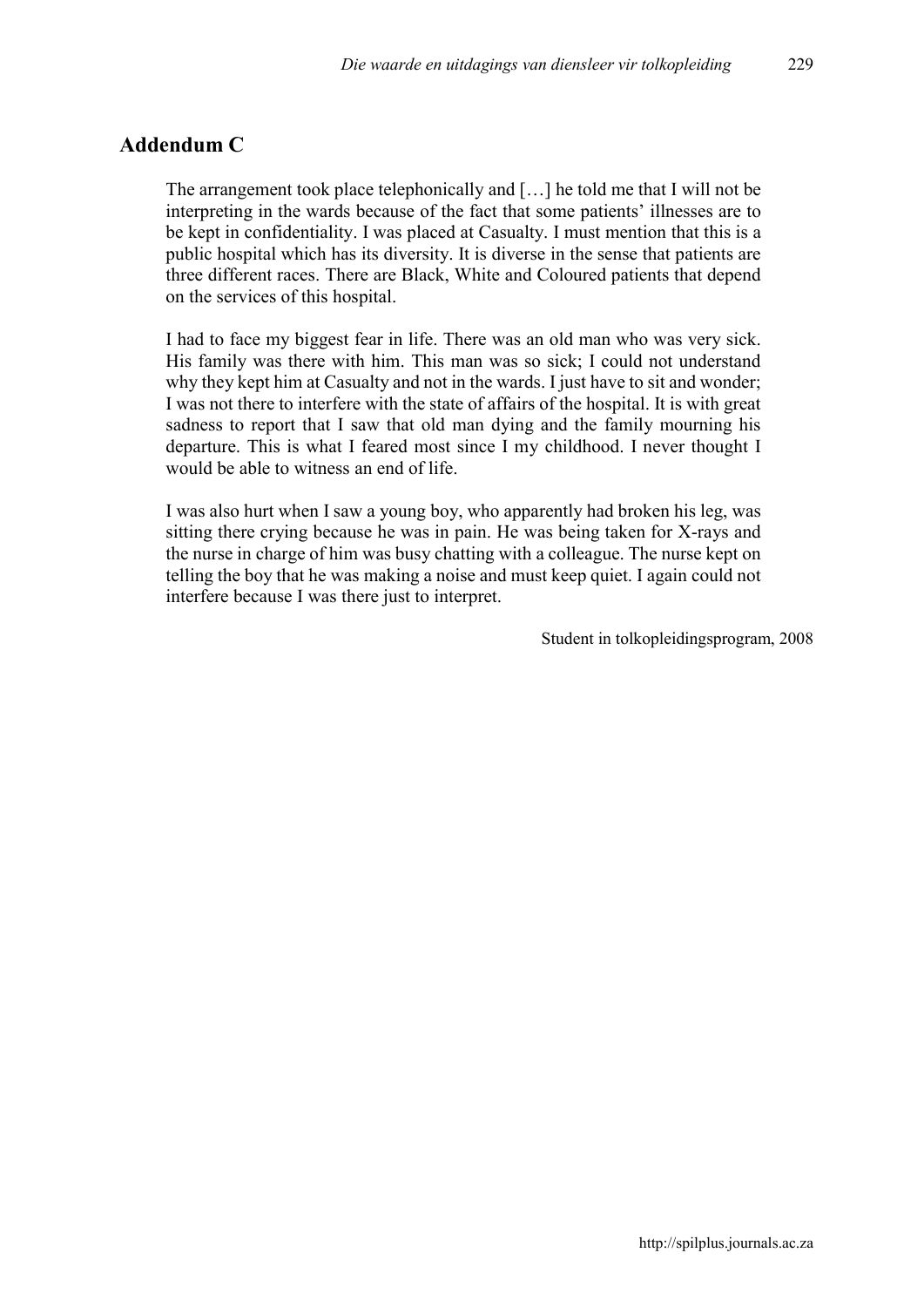# Addendum D

The main problem during interpreting was the choice between certain terms when there were a variety offered and the university does indeed prefer to use one term above the other for various reasons. Another problem was the pace at which the speakers spoke, especially when they were among the audience and roving microphones were not available. In the instance where the speaker standing in the front [with their backs facing the interpreters – HML] posed difficulty in his speech pace, one was able to deduce what he was saying based on the overhead slides that were shown. Another problem was that we became too dependent on the agenda thinking that the meeting would follow its structure completely, while it diverted from it. In some cases after a question was posed to the speaker and an answer involving different terms that were not indicated on the agenda, was relayed.

Our initial act when a problem occurred was always to look at the fellow interpreter in search of their assistance; by writing the word we missed on a piece of paper. If this attempt proved to be futile we would simply pass the microphone over to the fellow interpreter to continue. The first session and after gaining more theoretical knowledge into the interpreting profession through our theory lessons, I was able to move on after a word or phrase was missed or not understood and tried to conceptualise the speech as far as possible to the best of my ability.

On the whole, the programme enabled me to experience the various challenges within the interpreting world ... Furthermore, when one is in a moment of extreme concentration while interpreting simultaneously, a technical problem or loss in thought span could occur. There is no fixed solution to this problem; every interpreter has his/her own way of dealing with problems arising in the booth. One cannot simply stop and give up when an audience is watching and waiting on you to relay the message unto them.

After the first session, I started to become more confident while interpreting, being more sure of myself and that I was able to relay a message which the target language listener could interpret within the context of the meeting. The session that was held with the SRC, was definitely the more relaxed session. One could be more positive that the listeners could not deduct a (sic) error on the interpreter's side as easily.

My most recent session at the Tygerberg campus staff meeting with the rector, definitely proved to me that I was able to perform under pressure at first and then calmly ease into the action and do what is expected of me more confidently.

Overall, the practice sessions proved to be of great assistance during my interpreting course. Not only did the course offer me an opportunity to learn and grasp various concepts pertaining to the interpreting environment, but it also offered guidance and support which made the programme an even more fruitful experience.

Student in tolkopleidingsprogram, 2008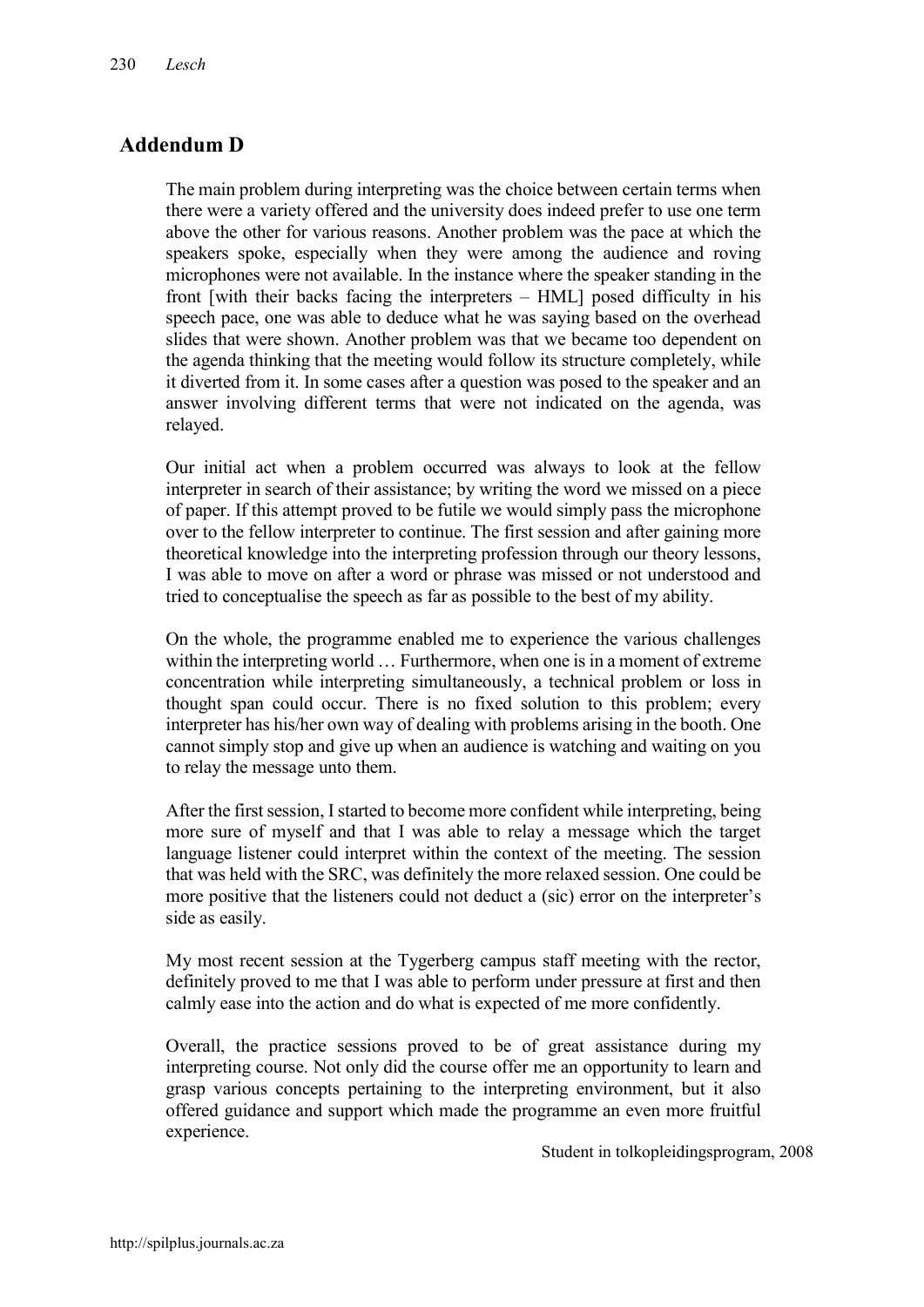| Uitdaging of Aktiwiteit                                                                                                                             | Leerervaring                                                                                                                                                                                                                                                                                                                                                                                                               | Aantekeninge                                                                                                                                                                                                                                                                                                                                                                                                             |
|-----------------------------------------------------------------------------------------------------------------------------------------------------|----------------------------------------------------------------------------------------------------------------------------------------------------------------------------------------------------------------------------------------------------------------------------------------------------------------------------------------------------------------------------------------------------------------------------|--------------------------------------------------------------------------------------------------------------------------------------------------------------------------------------------------------------------------------------------------------------------------------------------------------------------------------------------------------------------------------------------------------------------------|
| 1. Probleme met die plasing van studente                                                                                                            | hospitaal, veral in gevalle waar die verkeerde boodskap<br>vrae wat ontstaan by die gesondheidsorginstelling: Wie<br>hospitaal nie gretig om die studente te akkommodeer<br>se verantwoordelikheid is die leerlingtolke by die<br>aan die pasiënt oorgedra word?<br>geleenthede nie<br>nie weens etiese kwessies<br>nie genoeg tolk                                                                                        | Beperkte blootstelling waar die dokter met die pasiënt<br>Dit bly 'n uitdaging om al die studente uit te plaas vir<br>motivering gebruik as die teenwoordigheid van die<br>gehaltegesondheidsdiens gelewer word, word as<br>Doen slegs diens by ontvangs of tydens<br>leerlingtolke in twyfel getrek word.<br>Die gedagte dat 'n beter diens en<br>hulle diensleeraktiwiteite.<br>toelating van pasiënte.<br>konsulteer. |
| 2. Indompeling                                                                                                                                      | aanvanklike terugvoering na eerste tolksessie - hulle sal<br>vroeë versoeke vir tolkdiens na drie weke in die kursus<br>nie die vaardigheid baasraak nie                                                                                                                                                                                                                                                                   | identifiseer. 'n Meer positiewe ingesteldheid ontwikkel<br>(1995) verduidelik word, die verskillende vaardighede<br>Weke later wanneer die inspanningsmodel van Gile<br>produksie, koördinering) en genoegsame oefeninge<br>gedoen is, begin studente om hulle eie probleme te<br>ontwikkel word (luister, begrip, aandagverdeling,<br>ook.                                                                              |
| 3. Waarneming van professionele tolke aan<br>diens (ook waarneming van simultaantolke in<br>die nasionale parlement en die provinsiale<br>wetgewer) | die aktiwiteit plaasvind vreesaanjaend<br>kom agter hoe die tolk moeilike frases of woordeskat<br>oorfoontegnieke (bv. slegs een oorfoon word benut)<br>- geen tolkkabines wanneer daar van fluistertolking<br>spreker moet hoorbaar en duidelik praat<br>intimiderende aard van tolkaktiwiteit<br>gebruik gemaak word nie<br>- sigbaar vir die gehoor<br>sitplekke van tolke<br>spoed waarteen<br>verhoogyrees<br>hanteer | Die gedagte dat die idee, en nie die individuele woorde<br>Gebruik slegs een oorfoon sodat jy in staat kan wees<br>om die ander tolk te hoor as hy hulp wil aanbied.<br>nie, getolk word, word deurlopend beklemtoon.<br>Verduidelik en bespreek die voorkeure oor die<br>sitplekke van die tolke.                                                                                                                       |

**Addendum E** Addendum E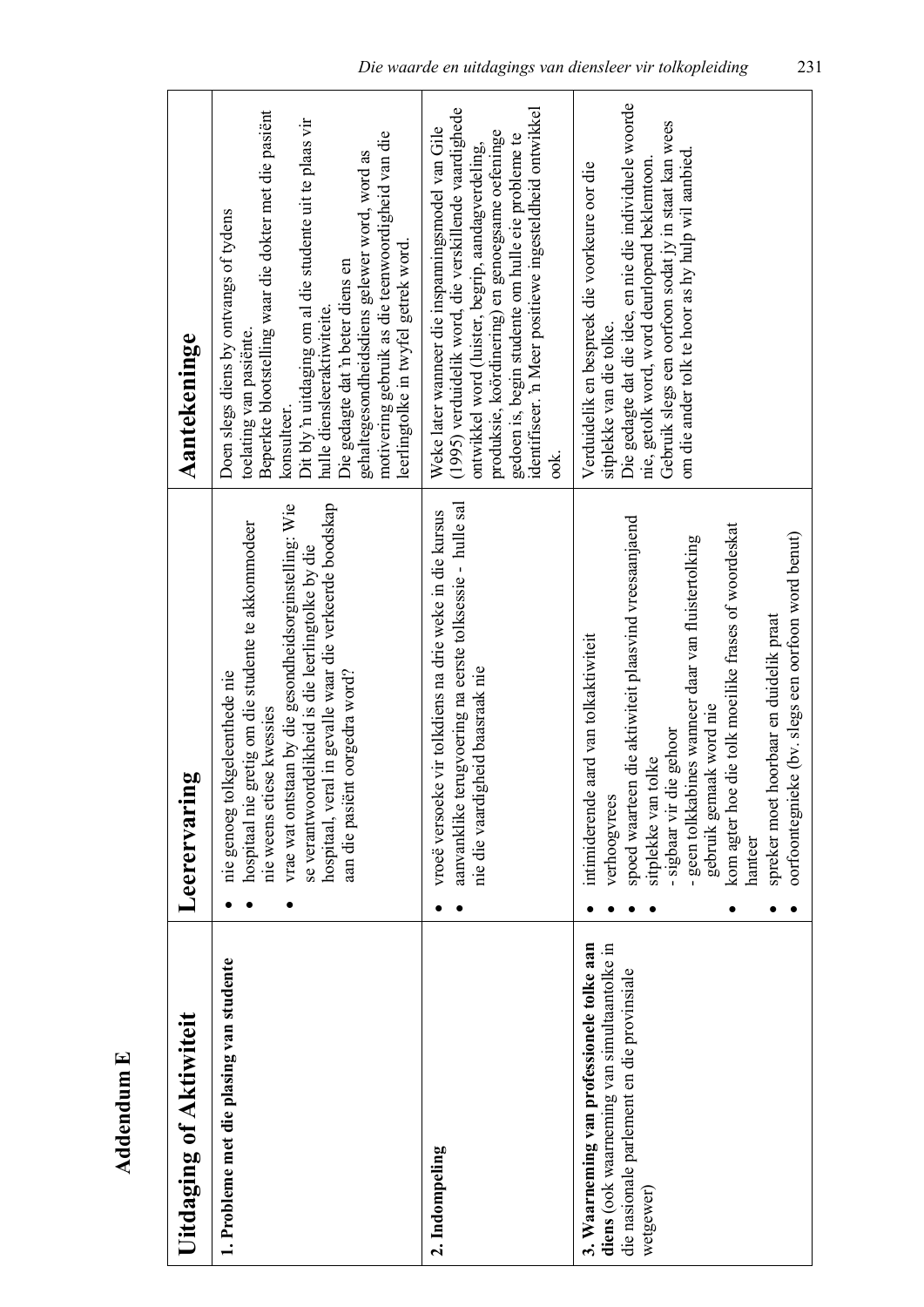| 4. Professionele gedrag      | kleredrag behoort gepas te wees                                                                                                                                                                                                                                                 |                                                                                                                                                                                                                                                                                                                                                                                                                                                                                                                                                                 |
|------------------------------|---------------------------------------------------------------------------------------------------------------------------------------------------------------------------------------------------------------------------------------------------------------------------------|-----------------------------------------------------------------------------------------------------------------------------------------------------------------------------------------------------------------------------------------------------------------------------------------------------------------------------------------------------------------------------------------------------------------------------------------------------------------------------------------------------------------------------------------------------------------|
|                              | hoogsgekwalifiseerde en professionele<br>hospitaal of akademici van universiteit<br>vooraf voorbereiding en/of navorsing doen;<br>en onpartydigheid.<br>betyds opdaag vir tolkafsprake<br>skakeling met<br>personeel van<br>voorspraakrol<br>terminologie                       |                                                                                                                                                                                                                                                                                                                                                                                                                                                                                                                                                                 |
| 5. Emosionele sterkte        | hospitaal - word met pyn, lyding en uiteindelik die dood<br>ings waar afdanking en rasionalisering ter<br>gekonfronteer<br>selfs vergaderi<br>sprake kom                                                                                                                        | gaping tussen emosioneel-uitdagende kontekste en om<br>kommunikasie mag geskied? Verwys onder meer na<br>die WVK (sien elders in die artikel), maar daar is 'n<br>sekere mate kon hanteer. Hoe word studente regtig<br>Volwasse studente wat gelukkig die emosies tot 'n<br>voorberei vir die emosionele konteks waarbinne<br>bloot in lesing aan te bied oor ander persone se<br>emosionele ervarings.                                                                                                                                                         |
| 6. Etiese kwessies           | skakel met professionele mense uit die gemeenskap<br>vertroulikheid<br>voorspraakrol                                                                                                                                                                                            | Moet met gepaste kollegas skakel hieroor. Bespreek die<br>vertroulikheidsklousule? Net wanneer jy tolk of reeds<br>instellings doen - sien die verwysing na Feinauer en<br>rolprent The Interpreter rakende die etiese kwessies.<br>Uitdaging om studente te onderlê in etiese optrede.<br>Nota: Etiese kwessies kom ook ter sprake by die<br>studente wat hul internskap by gesondheidsorg-<br>Vrae wat onder meer ontstaan tydens hierdie<br>vooraf voor jy die tolkkabine betree?<br>bespreking: Van wanneer af geld die<br>Lesch (2013) elders in die teks. |
| 7. Die tolksessie op sigself | duidelik behoort te praat en hulle stem moet projekteer.<br>$\mathbf{I}$<br>eerstehandse ervaring van werklike tolkgeleenthede<br>simultaan en konsekutief; insluitende fluistertolking<br>behoort ook daarop te let dat hulle<br>van sprekers<br>Leerlingtolke<br>hoorbaarheid | Gile (1995) se oorlewingstrategieë soos bespreek<br>Verskillende aksente word ook benut tydens die<br>tydens die tolkmetodiekmodule word toegepas;<br>praktiese sessies.                                                                                                                                                                                                                                                                                                                                                                                        |